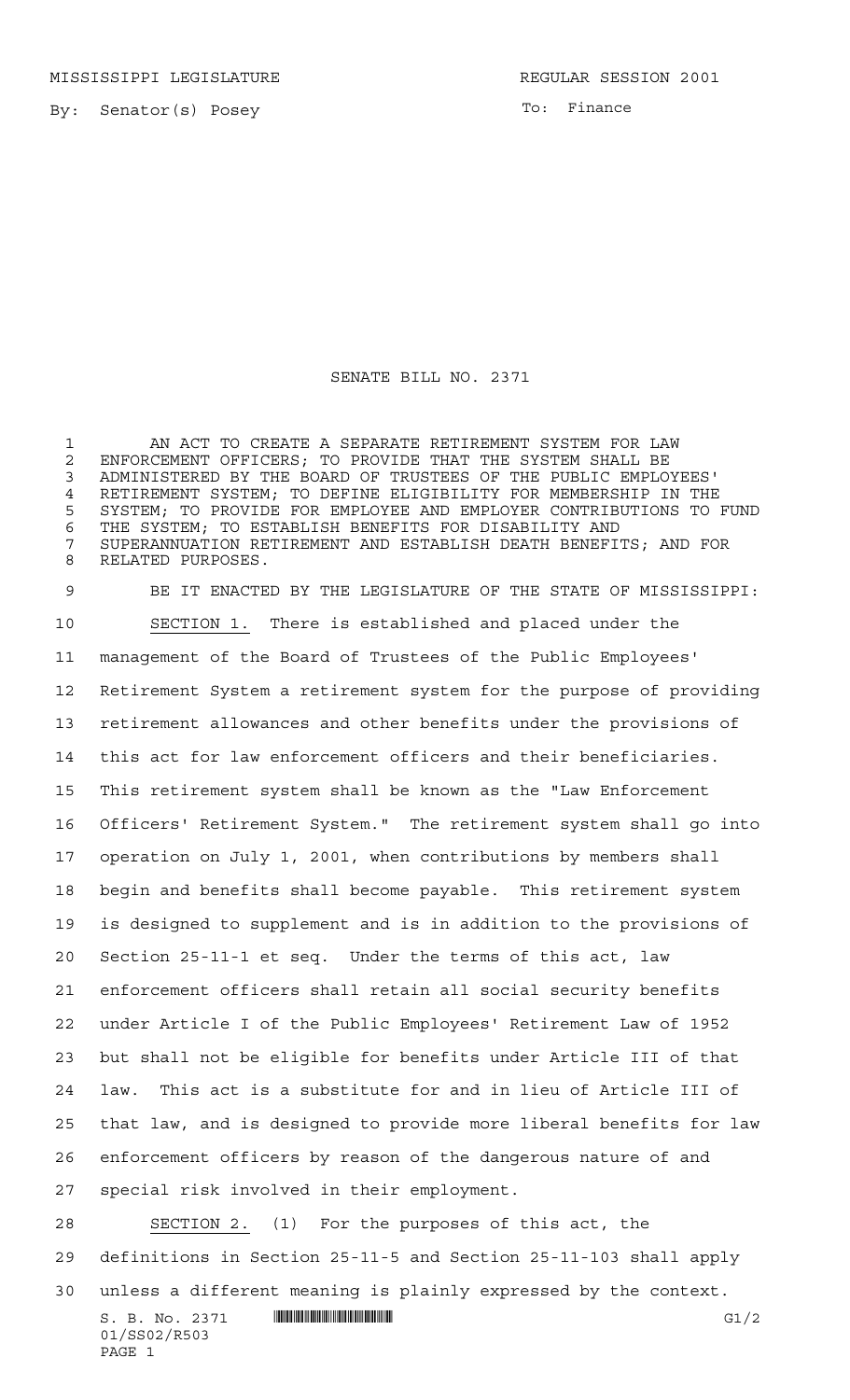(2) As used in this act:

 (a) "Board" means the Board of Trustees of the Public Employees' Retirement System.

 (b) "Law enforcement officer" means municipal police officers and narcotics agents, sheriffs, deputy sheriffs, constables, conservation officers, agents and inspectors of the Alcoholic Beverage Control Division of the State Tax Commission, inspection station employees and field inspectors of the Mississippi Department of Transportation, state correctional facility guards and enforcement officers of the Department of Corrections, enforcement officers of the Public Service Commission, and any full-time officer or employee of the state or any department, institution, agency or county thereof who is authorized to carry a firearm while in the performance of his official duties and who has met the minimum educational and training standards established by the Board on Law Enforcement Officer Standards and Training for permanent, full-time law enforcement officers and has received a certificate from that board.

 (c) "Member" means any person included in the membership of the system as provided in Section 4 of this act. (d) "System" means the Law Enforcement Officers'

Retirement System established by Section 1 of this act.

 SECTION 3. (1) The general administration and responsibility for the proper operation of the system and for making effective the provisions hereof are vested in the Board of Trustees of the Public Employees' Retirement System.

 (2) The board shall invest all funds of the system in accordance with Section 25-11-121.

 (3) The board shall designate an actuary who shall be the technical advisor of the board on matters regarding the operation of the system and shall perform such other duties as are required in connection therewith.

 $S. B. No. 2371$  **... Source and the set of the set of the set of the set of the set of the set of the set of the set of the set of the set of the set of the set of the set of the set of the set of the set of the set of the** 01/SS02/R503 PAGE 2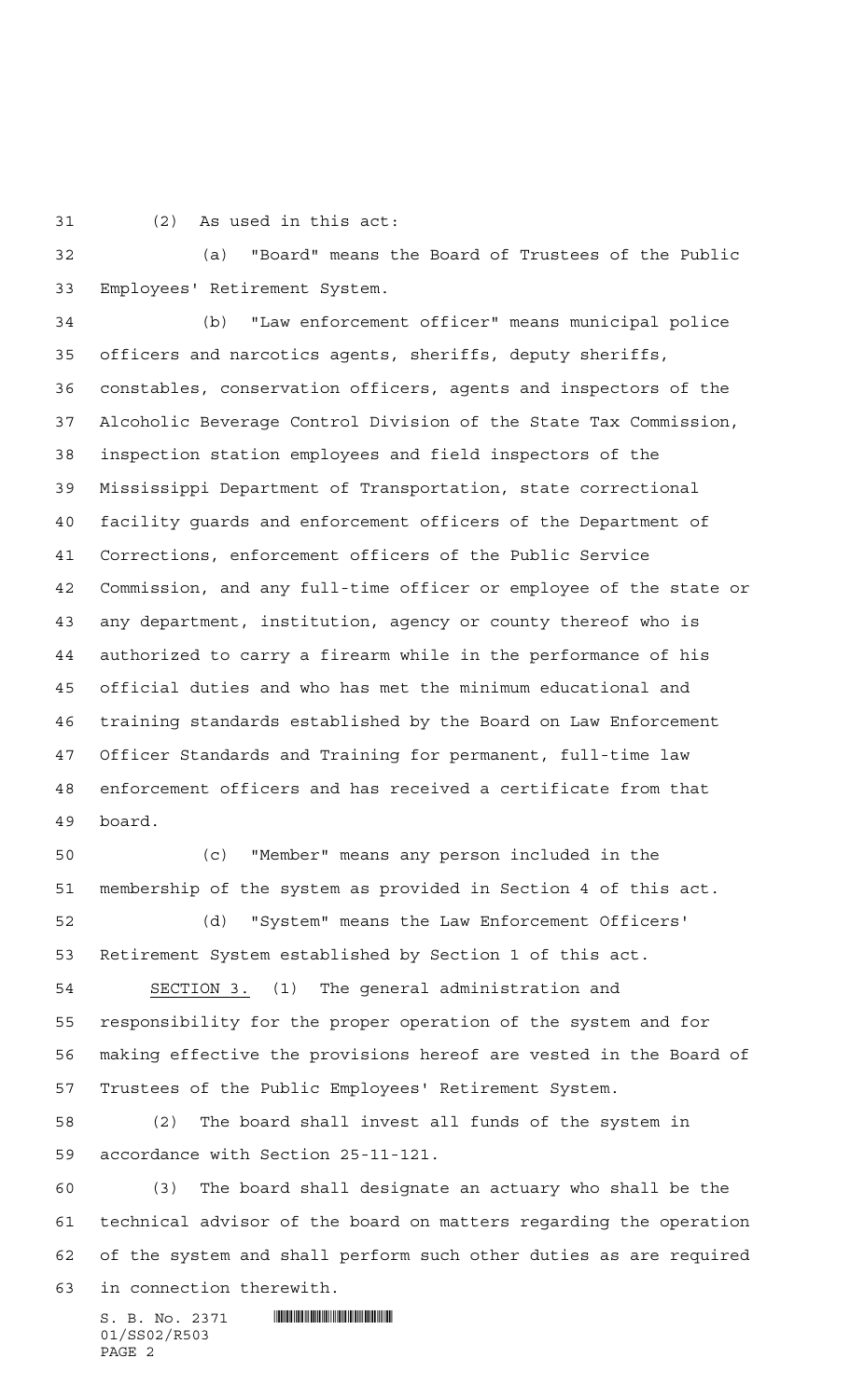(4) At least once in each two-year period following July 1, 2001, the actuary shall make an actuarial investigation into the mortality, service, withdrawal and compensation experience of the members and beneficiaries of the system, and shall make a valuation of the assets and liabilities of the system. Taking into account the result of the investigation and valuation, the board shall adopt for the retirement system such mortality, service, and other tables as shall be deemed necessary. On the basis of those tables that the board adopts, the actuary shall make biennial valuations of the assets and liabilities of the funds of the system.

 (5) The board shall keep such data as shall be necessary for the actuarial valuation of the contingent assets and liabilities of the system and for checking the experience of the system.

 (6) The board shall determine from time to time the rate of regular interest for use in all calculations, with the rate of five percent (5%) per annum applicable unless changed by the board.

 (7) Subject to the limitations hereof, the board from time to time shall establish rules and regulations for the administration of the system and for the transaction of business.

 (8) The board shall keep a record of all its proceedings under this act. All books, accounts and records shall be kept in the general office of the Public Employees' Retirement System and shall be public records except for individual member records. The Public Employees' Retirement System shall not disclose the name, address or contents of any individual member records without the prior written consent of the individual to whom the record pertains.

 (9) The Executive Director of the Public Employees' Retirement System shall serve as the executive director of this system.

 $S.$  B. No. 2371 **INSTERNATION CONSUMING A** 01/SS02/R503 PAGE 3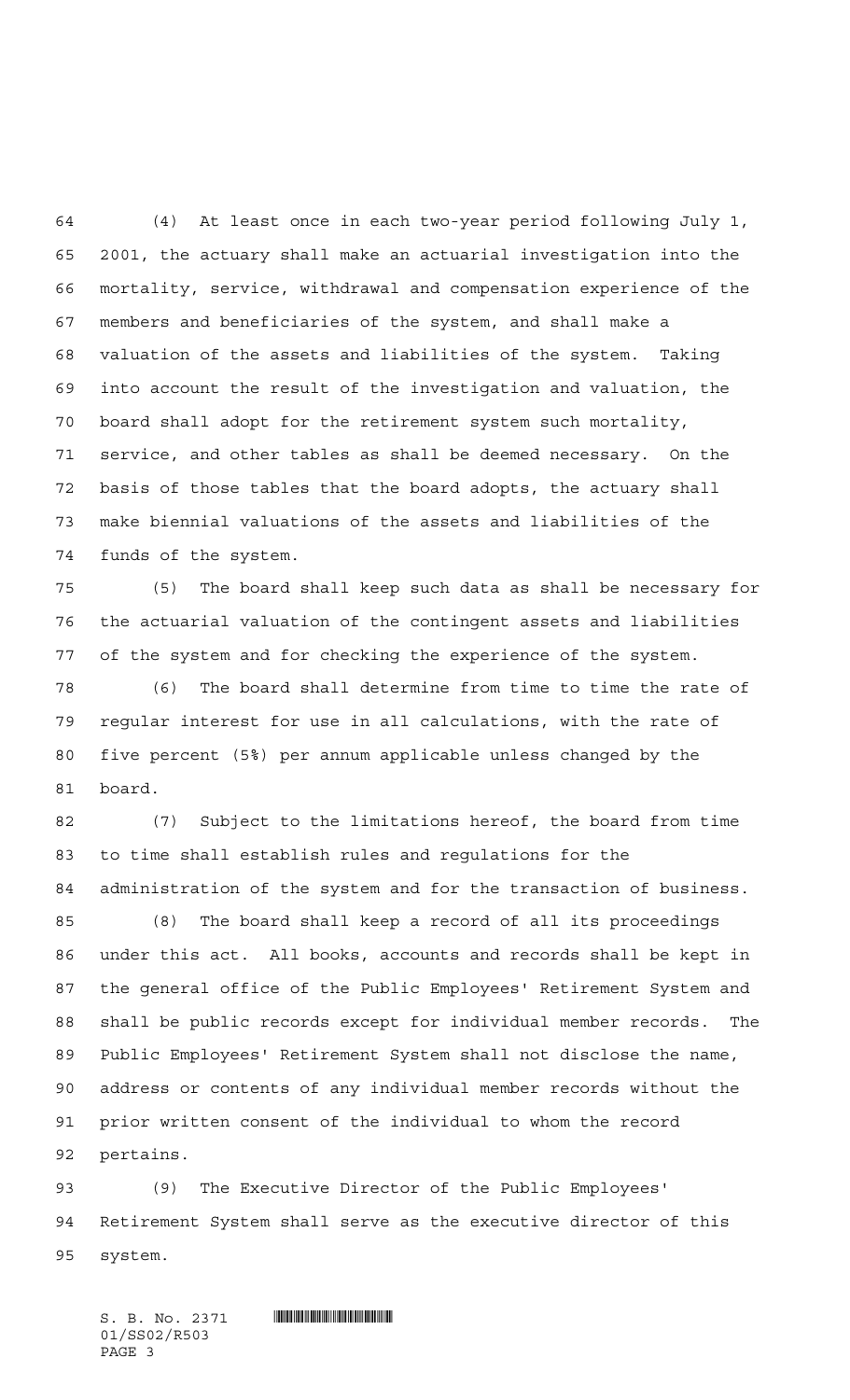SECTION 4. (1) The membership of the system shall be composed as follows:

 (a) All duly elected or appointed police officers and narcotics agents in the full-time employment of a municipality that has elected to include its police officers and narcotics agents in the membership of the system under subsection (3) of this section, who are actually engaged in the enforcement of the laws of this state and the municipality, except police officers and narcotics agents who are members of any retirement system created under Section 21-29-101 et seq. or Section 21-29-201 et seq., but not auxiliary officers or officers who are engaged only in administrative or civil duties.

 (b) All duly elected sheriffs and all duly appointed deputy sheriffs in the full-time employment of a county who are actually engaged in the enforcement of the laws of this state and the county, but not deputy sheriffs who are engaged only in administrative or civil duties.

(c) All duly elected constables.

 (d) All duly appointed conservation officers of the Department of Wildlife, Fisheries and Parks who are actually engaged in the enforcement of the game and fish laws of this state (Section 49-7-1 et seq.).

 (e) All duly appointed agents and inspectors of the Alcoholic Beverage Control Division of the State Tax Commission who are actually engaged in the enforcement of the alcoholic beverage control laws of this state (Section 67-1-1 et seq.).

 (f) All duly appointed or employed inspection station employees, field inspectors and railroad inspectors of the Mississippi Department of Transportation who are actually engaged in the enforcement of the laws specified in Section 27-5-71 or other laws of this state administered and enforced by the Department of Transportation.

01/SS02/R503 PAGE 4

 $S. B. No. 2371$  **... Source and the set of the set of the set of the set of the set of the set of the set of the set of the set of the set of the set of the set of the set of the set of the set of the set of the set of the**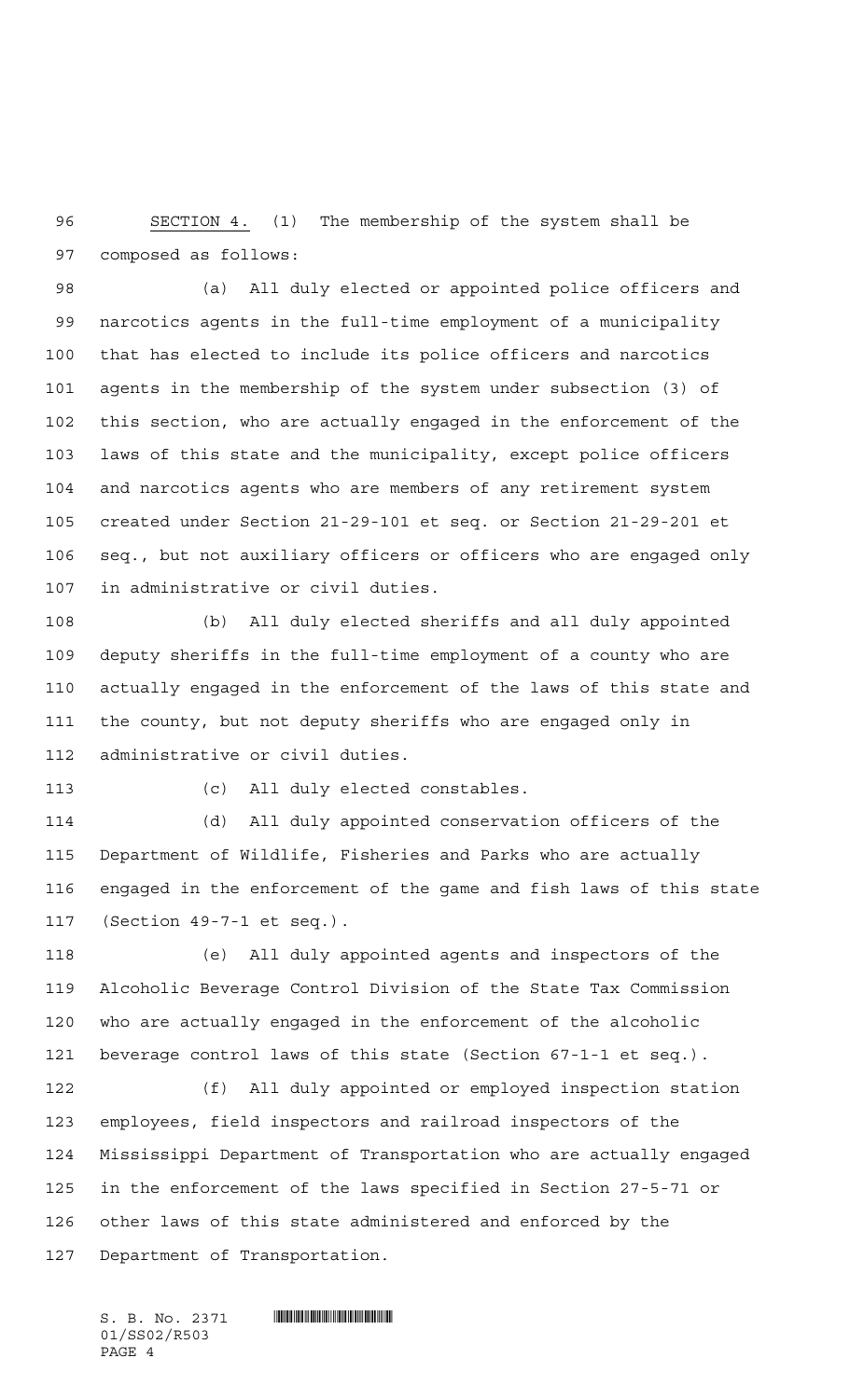(g) All duly appointed or employed state correctional facility guards and enforcement officers of the Department of Corrections whose official duties are to insure the custody, security and control of any offenders under their supervision.

 (h) All duly appointed or employed enforcement officers and inspectors of the Public Service Commission who are actually engaged in the enforcement of the provisions of Section 77-7-1 et seq. or other laws of this state administered and enforced by the Public Service Commission.

 (i) All full-time officers and employees of the state or any department, institution, agency or county thereof who are authorized to carry firearms while in the performance of their official duties and who have met the minimum educational and training standards established by the Board on Law Enforcement Officer Standards and Training for permanent, full-time law enforcement officers and have received a certificate from that board.

 (2) Membership in the system shall not include any secretarial, clerical, stenographic or administrative employees.

 (3) (a) The governing authorities of any municipality are authorized, in their discretion, to elect to include in the membership of the system the full-time police officers and narcotics agents of the municipality who are actually engaged in the enforcement of the laws of this state and the municipality, except police officers and narcotics agents who are members of any retirement system created under Section 21-29-101 et seq. or Section 21-29-201 et seq., by adopting a resolution to that effect and transmitting the resolution to the board.

 $S. B. No. 2371$  **... Source and the set of the set of the set of the set of the set of the set of the set of the set of the set of the set of the set of the set of the set of the set of the set of the set of the set of the**  (b) When any municipality elects to include its police officers and narcotics agents in the membership of the system: (i) All such persons serving in that capacity on the date that the governing authorities adopt the resolution, except police officers and narcotics agents who are members of any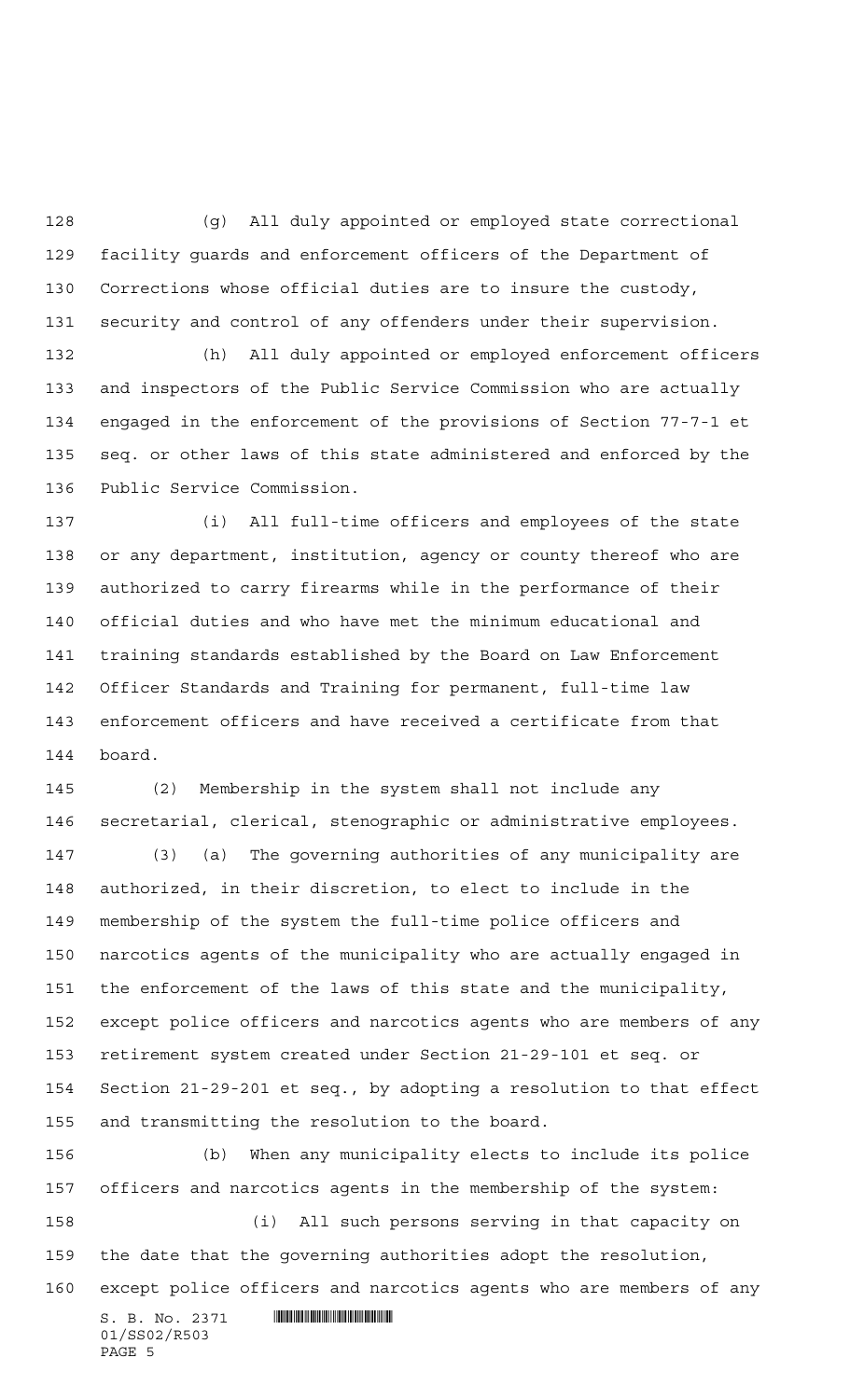retirement system created under Section 21-29-101 et seq. or Section 21-29-201 et seq., shall become members of the system on the first day of the month following the date that the board receives the resolution, unless they file with the board within thirty (30) days after the date that the board receives the resolution, on a form prescribed by the board, a notice of election not to be covered in the membership of the system and a duly executed waiver of all present and prospective benefits that would otherwise inure to them on account of their membership in the system; and

 (ii) All such persons who are elected, appointed or employed after the date that the governing authorities adopt the resolution shall become members of the system as a condition of their office, appointment or employment.

 (c) After a municipality has elected to include its police officers and narcotics agents in the membership of the system, the municipality shall not be authorized to withdraw from the system or to cancel or preclude membership in the system for any such person elected, appointed or employed on or after the date that the municipality made the election.

 (4) Except as otherwise provided for municipalities in subsection (3) of this section, all law enforcement officers eligible for membership in the system as provided in this section who are serving in that capacity on July 1, 2001, shall become members of the system on that date, unless they file with the board within thirty (30) days after July 1, 2001, on a form prescribed by the board, a notice of election not to be covered in the membership of the system and a duly executed waiver of all present and prospective benefits that otherwise would inure to them on account of their membership in the system.

 (5) Except as otherwise provided for municipalities in subsection (3) of this section, all law enforcement officers eligible for membership in the system as provided in this section

 $S. B. No. 2371$  **... INSECTION ASSESSED ASSESSED ASSESSED ASSESSED ASSESS** 01/SS02/R503 PAGE 6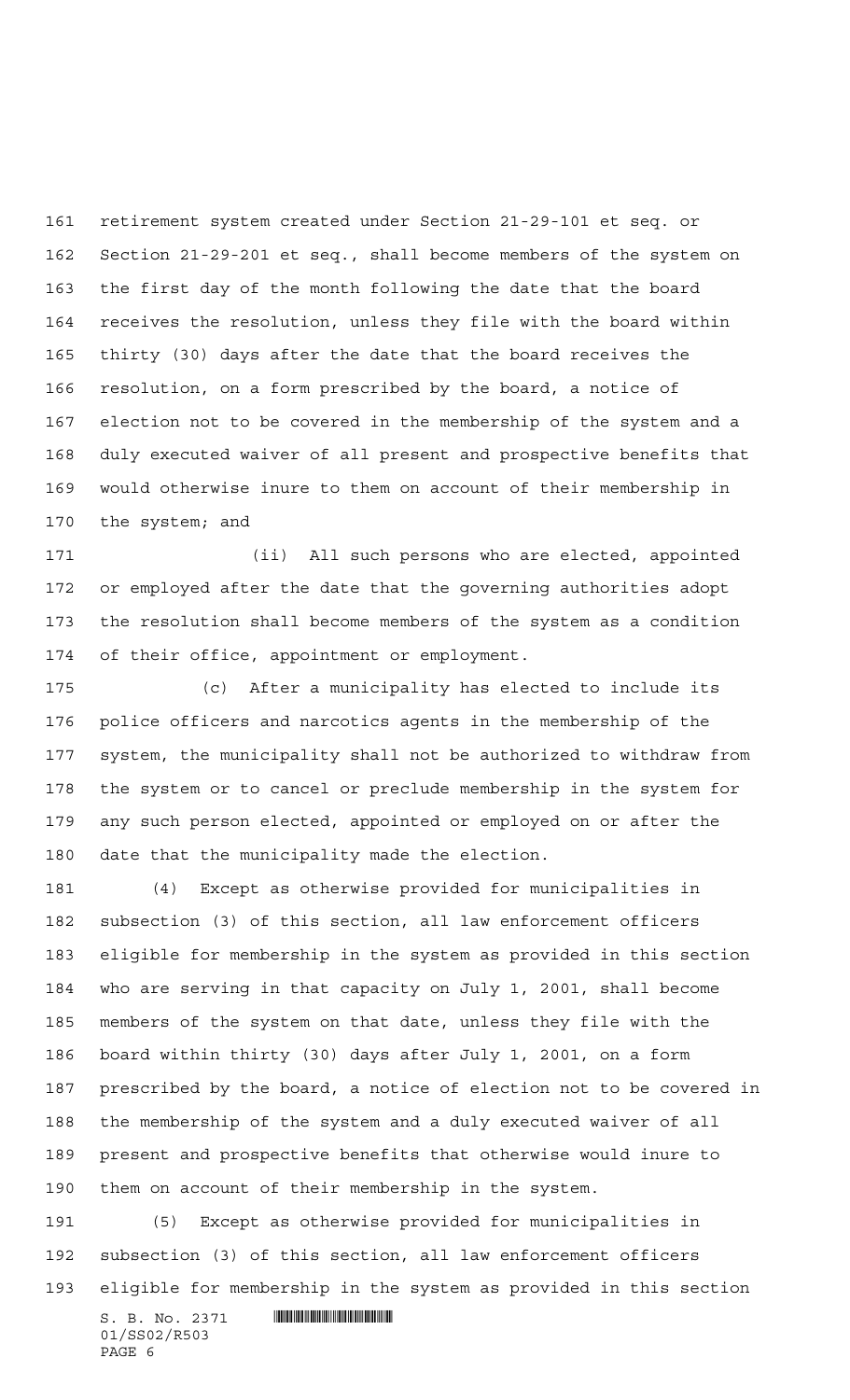who are elected or appointed after June 30, 2001, shall become members of the system as a condition of their office or employment.

 (6) Membership in the system shall cease by a member withdrawing his accumulated contributions, or by a member withdrawing from active service with a retirement allowance, or by death of the member.

 SECTION 5. (1) Creditable service on which a member's service or disability retirement benefit is based shall consist of prior service and membership service. Except as otherwise provided for municipalities in this subsection, prior service means service performed before July 1, 2001, for which contributions were made to the Public Employees' Retirement System, and membership service means all service for which credit may be allowed under this act after June 30, 2001, and all lawfully credited unused leave as of the date of withdrawal from service, as certified by the employer. For police officers and narcotics agents of municipalities that have elected to include those persons in the membership of the system, prior service means service performed before the date that they became members of the system for which contributions were made to the Public Employees' Retirement System, and membership service means all service for which credit may be allowed under this act on or after the date that they became members of the system and all lawfully credited unused leave as of the date of withdrawal from service, as certified by the municipality.

 (2) In computing the period of service of a member of the system, anything in this act to the contrary notwithstanding, any member who served on active duty in the Armed Forces of the United States, or who served in maritime service during periods of hostility in World War II, shall be entitled to creditable service for his service on active duty in the Armed Forces or in such maritime service, provided he entered state service after his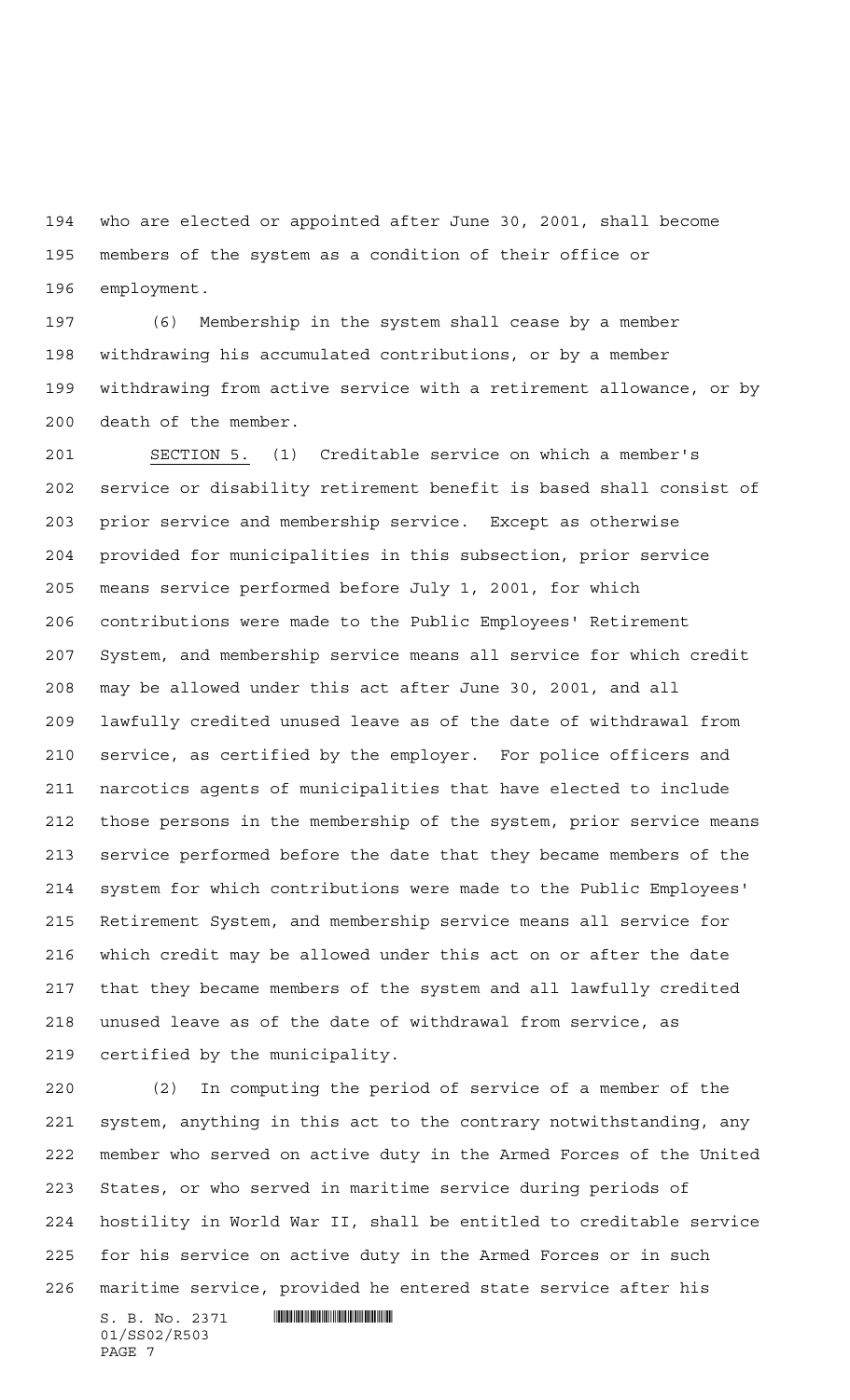discharge from the Armed Forces or entered state service after he completed such maritime service. The maximum period for creditable service for all military service shall not exceed four (4) years unless positive proof can be furnished by the person that he was retained in the Armed Forces during World War II or in maritime service during World War II by causes beyond his control and without opportunity of discharge. The member shall furnish proof satisfactory to the board of certification of military service or maritime service records showing dates of entrance into service and the date of discharge. In no case shall the member receive creditable service if the member received a dishonorable discharge from the Armed Forces of the United States.

 SECTION 6. (1) The board shall act as custodian of the system, and shall receive to the credit of the system all donations, bequests, appropriations, and all funds available as an employer's contribution thereto from any source whatsoever.

 (2) The employers shall deduct each month from the salary of each member seven and one-fourth percent (7-1/4%) thereof, and shall pay the amount so deducted to the board to be credited to the system. However, for any member who had fifteen (15) or more years of creditable service on the date that he became a member of the system, the employer shall deduct each month from the salary of each such member eight percent (8%) thereof, and shall pay the amount so deducted to the board to be credited to the system. Notwithstanding the employee contribution rates specified in this subsection, the board may vary the percentage of employee contributions biennially on the basis of the liabilities of the system for the various allowances and benefits as shown by actuarial valuation. From the funds credited to this account, the board shall pay retirements, disability benefits, survivors benefits, expenses and shall refund contributions as provided in this act. The funds of the system shall be maintained as a separate fund, separate from all other funds held by the board and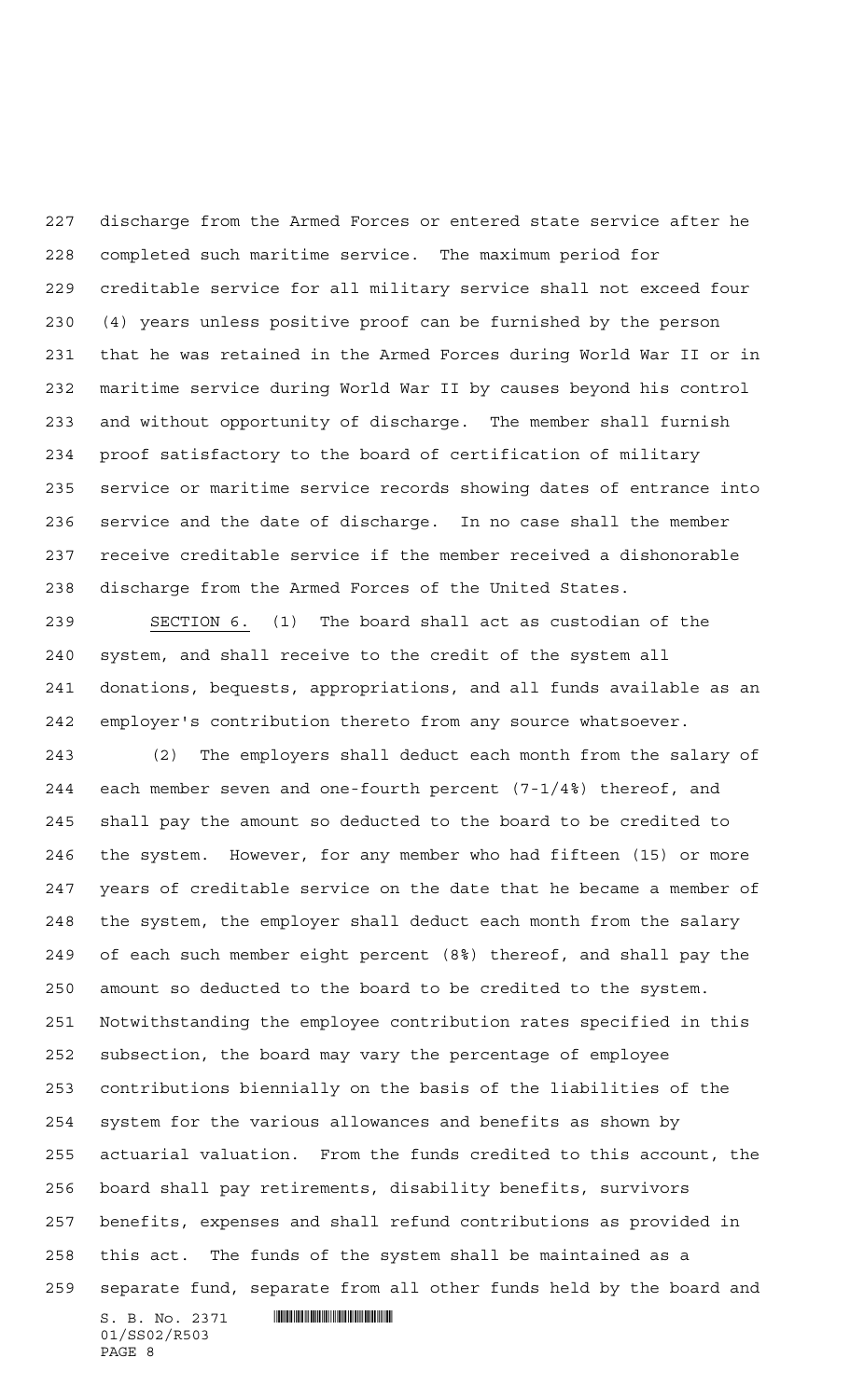shall be used only for the payment of benefits provided for by this act or amendments thereto.

 (3) On account of each member the employers shall pay monthly into the system from funds available an amount equal to a certain percentage of the compensation of each member to be known as the "normal contributions," and an additional amount equal to a percentage of his compensation to be known as the "accrued liability contribution." The percentage rate of those contributions shall be fixed biennially by the board on the basis of the liabilities of the system for the various allowances and benefits as shown by the actuarial valuation.

 (4) The board is authorized to deduct two percent (2%) of all employer contributions paid into the system to be transferred to the expense fund of the Public Employees' Retirement System to defray the cost of administering the system.

 SECTION 7. The employers shall pick up the member contributions required by Section 6 of this act for all compensation earned after June 30, 2001, or in the case of police officers and narcotics agents of municipalities that have elected to include those persons in the membership of the system, for all compensation earned on and after the date that they became members of the system. The contributions so picked up shall be treated as employer contributions in determining tax treatment under the United States Internal Revenue Code and Mississippi Income Tax Code. However, the employer shall continue to withhold federal and state income taxes based upon these contributions until the Internal Revenue Service or federal courts rule that pursuant to Section 414(h) of the United States Internal Revenue Code, these contributions shall not be included as gross income of the member until such time as they are distributed or made available. The employer shall pay these member contributions from the same source of funds that is used in paying earnings to the member. The employer may pick up these contributions by a reduction in the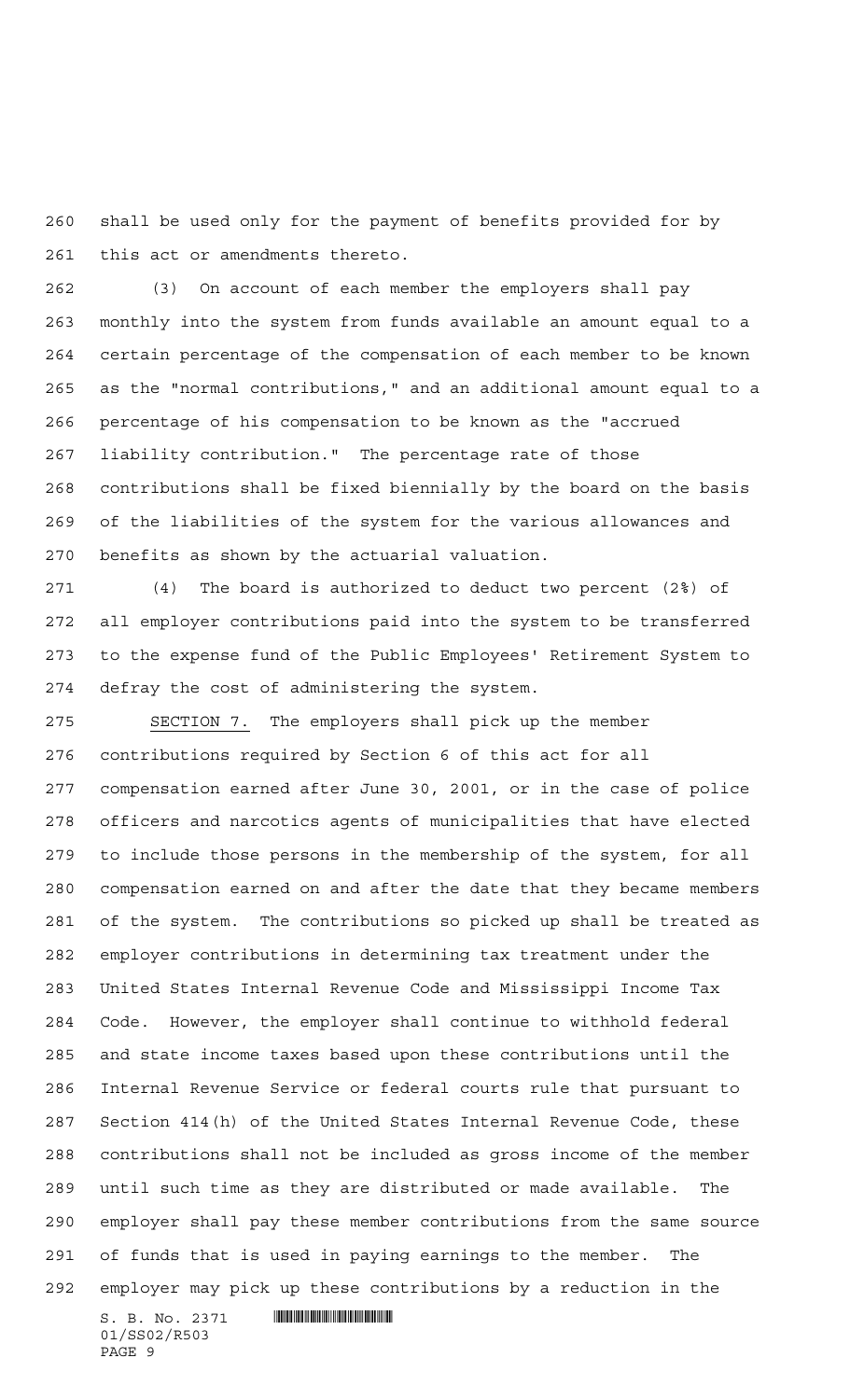cash salary of the member or by an offset against a future salary increase or by a combination of a reduction in salary and offset against a future salary increase. If member contributions are picked up, they shall be treated for all purposes of this act in the same manner and to the same extent as member contributions made before to the date picked up.

 SECTION 8. (1) Upon application of a member or his employer, any active member who has not attained the age of fifty-five (55) years may be retired by the board, not less than thirty (30) and not more than ninety (90) days next following the date of filing the application, on a disability retirement allowance, if the medical board of the Public Employees' Retirement System or other designated governmental agency, after a medical examination, certifies that he is mentally or physically incapacitated for the performance of duty, that the incapacity is likely to be permanent, and that the sickness or injury was caused or sustained as a direct result of duty as a law enforcement officer after June 30, 2001, or in the case of a police officer or narcotics agent of a municipality that has elected to include those persons in the membership of the system, on or after the date that the person became a member of the system.

 Upon the application of a member or his employer, any member who is not yet eligible for service retirement benefits and who has had at least ten (10) years of creditable service may be retired by the board, not less than thirty (30) and not more than ninety (90) days next following the date of filing the application, on a disability retirement allowance, if the medical board or other designated governmental agency, after a medical examination, certifies that he is mentally or physically incapacitated for the further performance of duty, that the incapacity is likely to be permanent, and that he should be retired. This disability need not be service connected.

01/SS02/R503 PAGE 10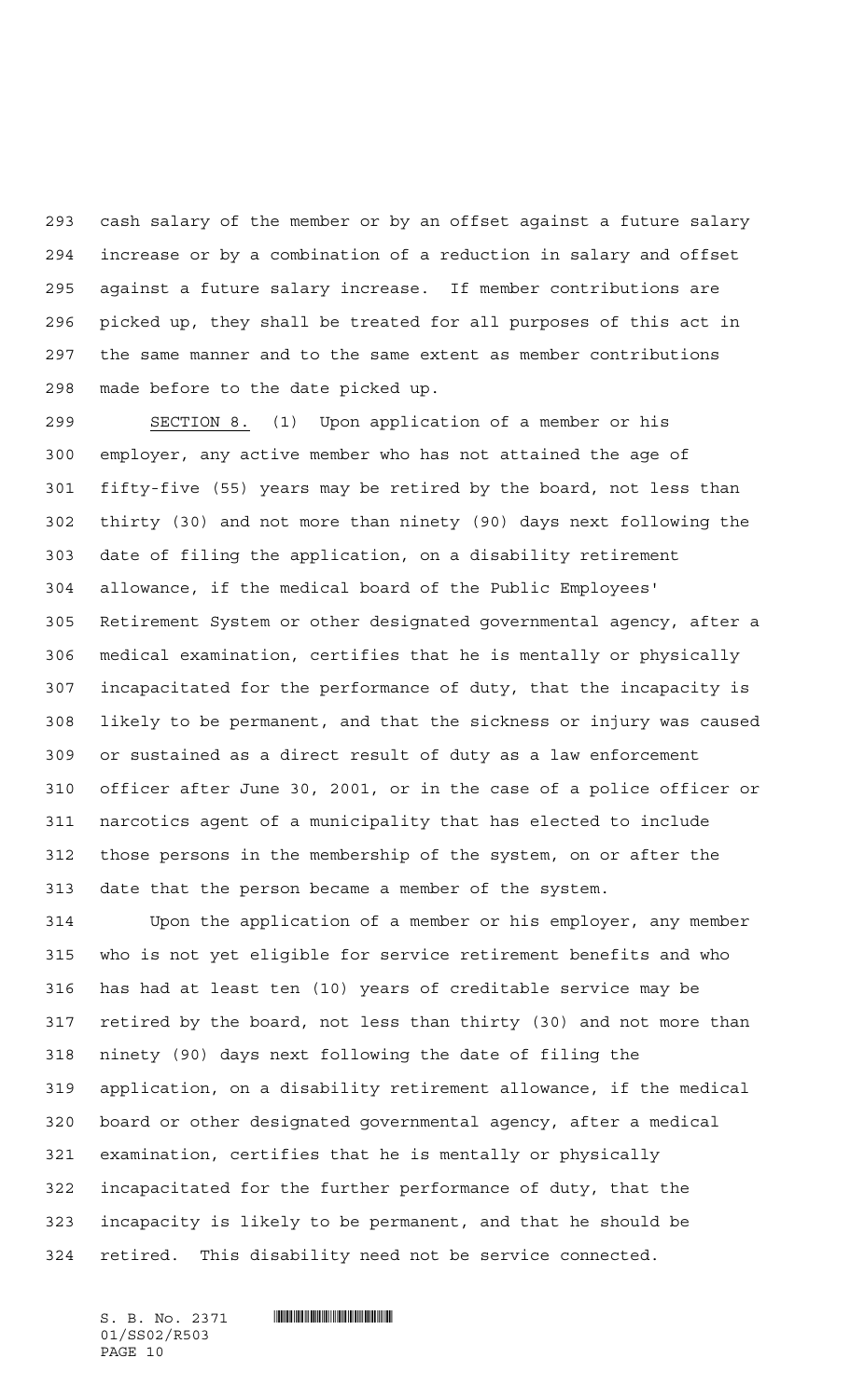(2) Upon retirement for disability, a member shall receive a disability benefit equal to fifty percent (50%) of his average compensation for the two (2) years immediately preceding his retirement, but not less than any retirement benefits for which he may be eligible at the date he is granted disability.

 (3) Once each year during the first five (5) years following retirement of a member on a disability retirement allowance, and once in every period of three (3) years thereafter, the board may, and upon his application shall, require any disability retiree who has not yet attained the age of fifty-five (55) years to undergo a medical examination. The examination shall be made at the place of residence of the retiree or other place mutually agreed upon by the medical board or other designated governmental agency. If any disability retiree who has not yet attained the age of fifty-five (55) years refuses to submit to any medical examination provided for in this subsection, his allowance may be discontinued until his withdrawal of his refusal, and if his refusal continues for one (1) year, all his rights in that part of the disability benefit provided by employer contributions shall be revoked by the board.

 (4) If the medical board or other designated governmental agency reports and certifies to the board, after a comparable job analysis or other similar study, that the disability retiree is engaged in, or is able to engage in, a gainful occupation paying more than the difference between his disability benefit and his average compensation, and if the board concurs in the report, the disability benefit shall be reduced to an amount that, together with the amount earnable by him, equals the amount of his average compensation. If his earning capacity is later changed, the amount of the benefit may be further modified, but the revised benefit shall not exceed the amount originally granted nor an amount that, when added to the amount earnable by the retiree,

01/SS02/R503 PAGE 11

 $S. B. No. 2371$  **... Source and the set of the set of the set of the set of the set of the set of the set of the set of the set of the set of the set of the set of the set of the set of the set of the set of the set of the**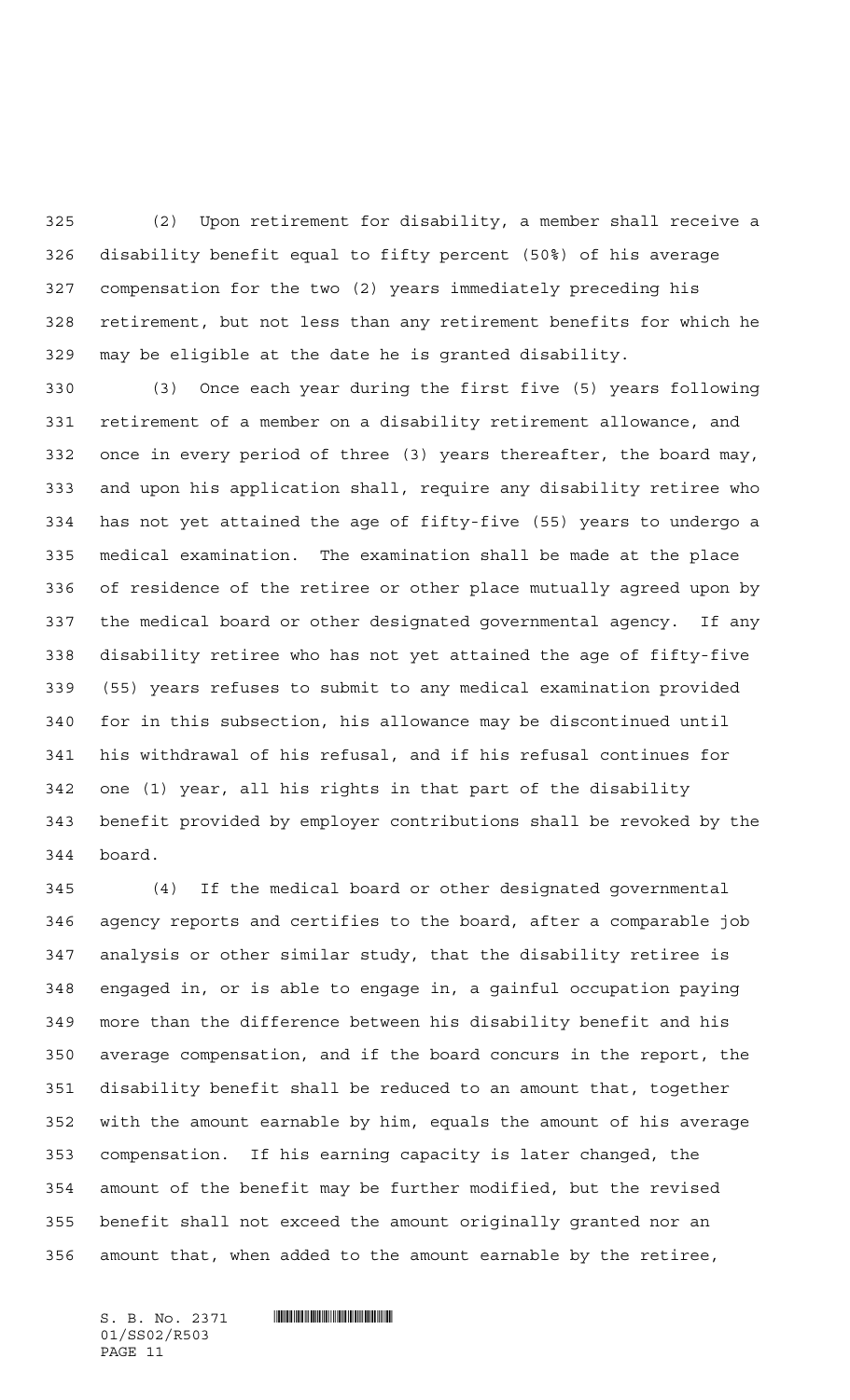together with the member's annuity, equals the amount of his average compensation.

 (5) If a disability retiree under the age of fifty-five (55) years is restored to active service at a compensation not less than his average compensation, his disability benefit shall cease, he shall again become a member of the retirement system, and he shall contribute thereafter at the same rate he paid before disability. Any such prior service certificate on the basis of which his service was computed at the time of retirement shall be restored to full force and effect. In addition, upon his subsequent retirement he shall be credited with all creditable service as a member, including the period for which he was paid disability benefits.

 SECTION 9. (1) Any member upon withdrawal from service upon or after attainment of the age of fifty-five (55) years who has completed at least four (4) years of creditable service, or any member upon withdrawal from service upon or after attainment of the age of forty-five (45) years who has completed at least twenty (20) years of creditable service, or any member upon withdrawal from service regardless of age who has completed at least twenty-five (25) years of creditable service, shall be entitled to receive a retirement allowance that shall be payable the first of the month following receipt of the member's application in the office of the executive director of the system, but in no event before withdrawal from service.

 (2) Any member whose withdrawal from service occurs before attaining the age of fifty-five (55) years who has completed four (4) or more years of creditable service and has not received a refund of the member's accumulated contributions shall be entitled to receive a retirement allowance of the amount earned and accrued at the date of withdrawal from service, beginning upon his attaining the age of fifty-five (55) years.

 $S. B. No. 2371$  **... Source and the set of the set of the set of the set of the set of the set of the set of the set of the set of the set of the set of the set of the set of the set of the set of the set of the set of the** 01/SS02/R503 PAGE 12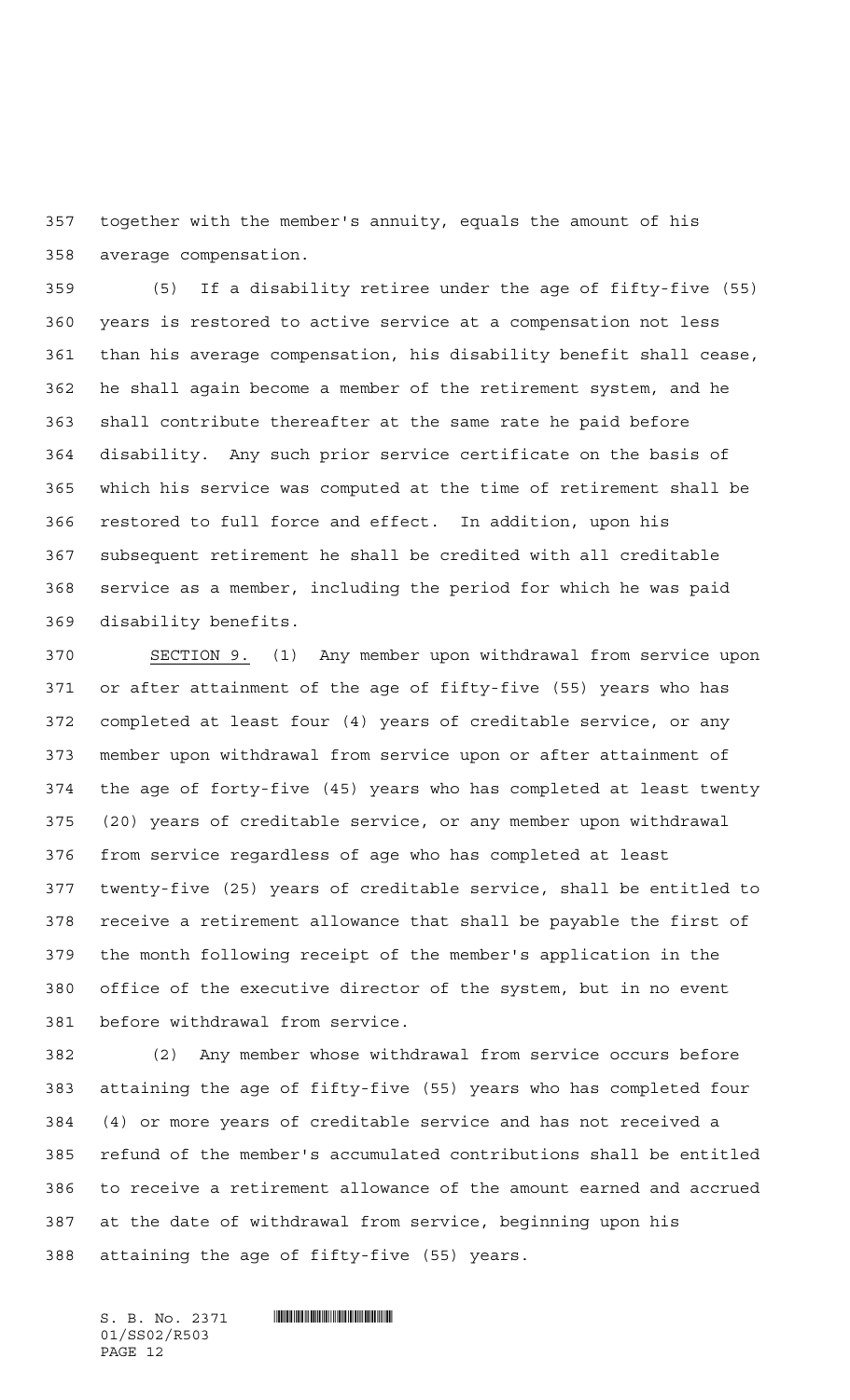(3) The annual amount of the retirement allowance shall consist of:

 (a) A member's annuity, which shall be the actuarial equivalent of the accumulated contributions of the member at the time of retirement, computed according to the actuarial table in use by the system.

 (b) An employer's annuity, which, together with the member's annuity provided above, shall be equal to two and one-half percent (2-1/2%) of the average compensation for each year of membership service. However, for any member who was an active member of the system for less than three (3) years before he withdrew from service and began receiving a retirement allowance, the employer's annuity for the member, together with the member's annuity provided above, shall be equal to one and seven-eighths percent (1-7/8%) of the average compensation for each year of membership service.

 (c) A prior service annuity equal to two and one-half percent (2-1/2%) of the average compensation for each year of prior service for which the member is allowed credit. However, for any member who was an active member of the system for less than three (3) years before he withdrew from service and began receiving a retirement allowance, the prior service annuity for the member shall be equal to one and seven-eighths percent (1-7/8%) of the average compensation for each year of prior service for which the member is allowed credit.

 (d) In the case of retirement of any member before attaining the age of fifty-five (55) years, the retirement allowance shall be computed in accordance with the formula set forth above in this section, except that the employer's annuity and prior service annuity shall be reduced by three percent (3%) for each year of age below fifty-five (55) years, or three percent (3%) for each year of service below twenty-five (25) years of creditable service, whichever is lesser.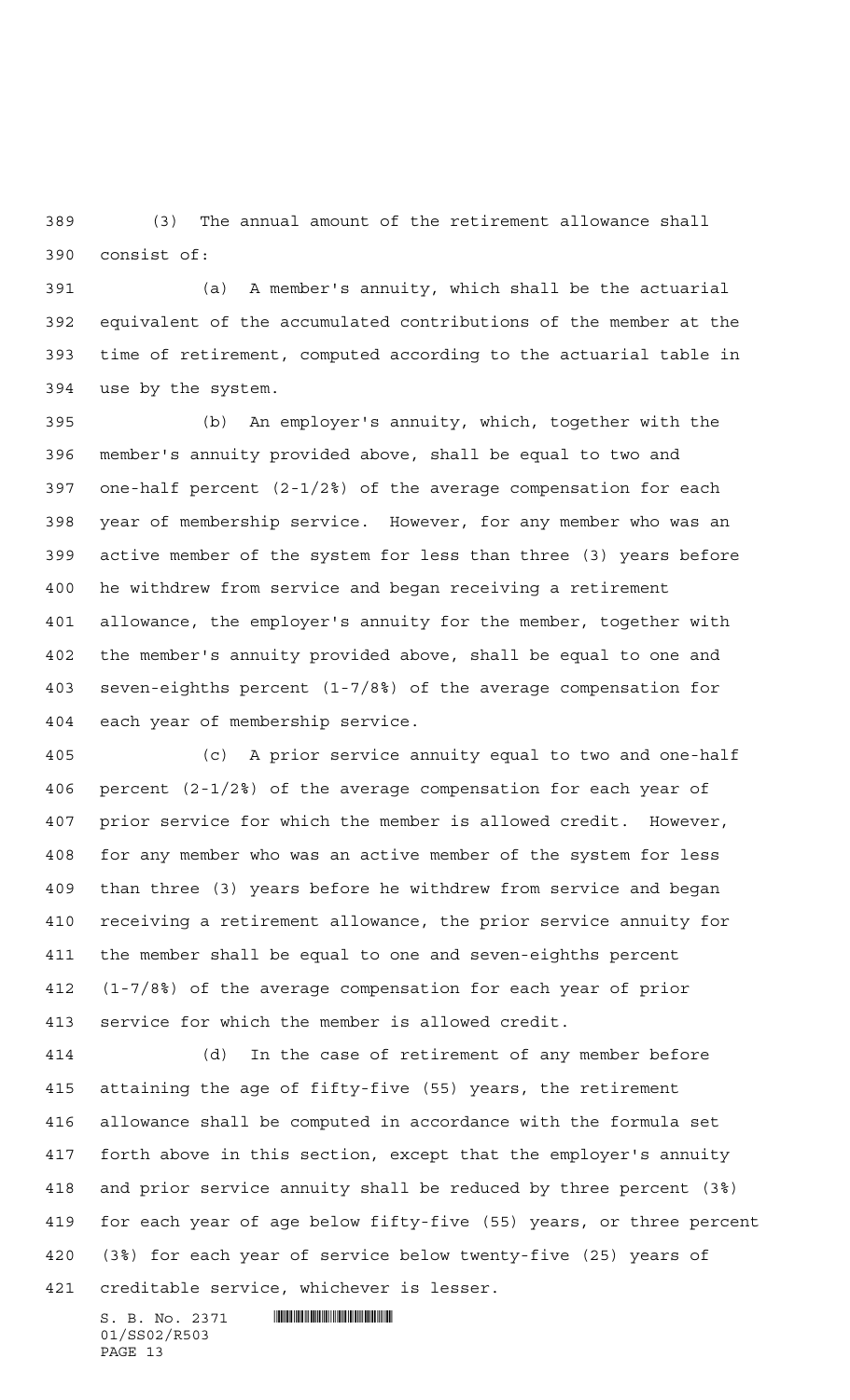(e) Upon retiring from service, a member shall be eligible to obtain retirement benefits, as computed above, for life, except that the aggregate amount of the employer's annuity and prior service annuity shall not exceed more than eighty-five percent (85%) of the average compensation regardless of the years of service.

 (f) Any member of the system who attains the age of sixty (60) years shall be immediately retired.

 SECTION 10. (1) Retired members who on December 1 of each year, or July 1 of each year as provided for in subsection (5) of this section, are receiving a retirement allowance for service or disability retirement, or their beneficiaries, shall receive in one (1) additional payment an amount equal to a cumulative percentage of the annual percentage increase in the Consumer Price Index set by the United States government for the calendar year ending during each fiscal year for each full fiscal year of retirement, not exceeding two and one-half percent (2-1/2%) for any fiscal year, times the amount of the annual retirement allowance. The cumulative percentage provided in this subsection for any particular year shall not be less than the cumulative percentage provided for the previous year.

 (2) Retired members who on December 1 of each year are receiving a retirement allowance for service or disability retirement, or their beneficiaries, may receive, in addition to the cumulative percentage provided in subsection (1) of this section, a payment as determined by the board, calculated in increments of one-quarter of one percent (1/4 of 1%), not to exceed one and one-half percent (1-1/2%) of the annual retirement allowance, for each full fiscal year of retirement, but any such payment shall be contingent upon the reserve for annuities in force for retired members and beneficiaries providing sufficient investment gains in excess of the accrued actuarial liabilities

01/SS02/R503 PAGE 14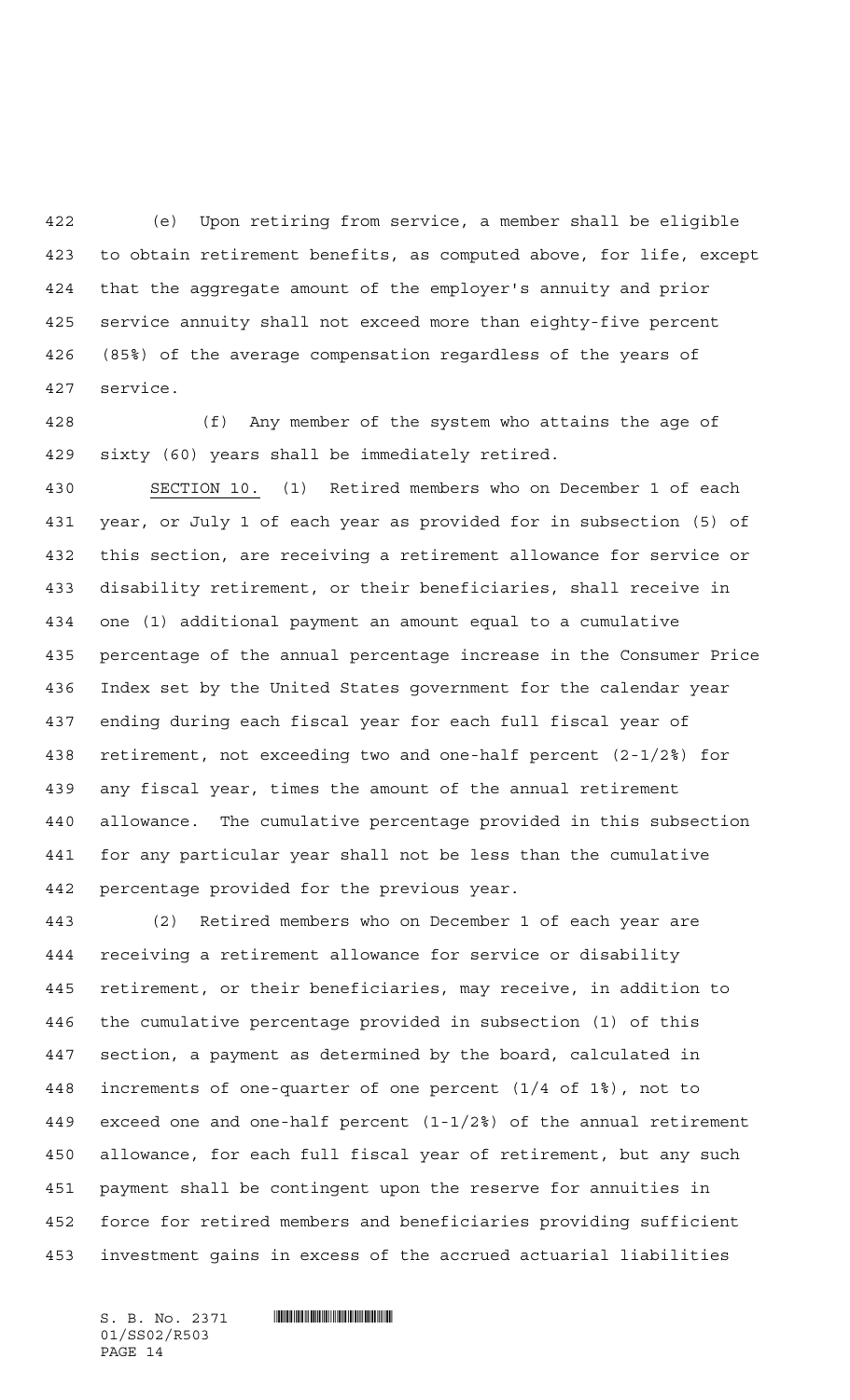for the previous fiscal year as certified by the actuary and determined by the board.

 (3) The percentages in this section shall be based on each full fiscal year that the retired member or beneficiary has actually drawn retirement payments from the date of retirement, or the date of last retirement if there is more than one (1) retirement date.

 (4) Persons eligible to receive the payments provided in this section shall receive the payments in one (1) additional payment, except that the person may elect by an irrevocable agreement on a form prescribed by the board to receive the payments in not less than equal monthly installments not to exceed six (6) months during the remaining months of the current fiscal year. In the event of death of a person or a beneficiary receiving monthly benefits, any remaining amounts shall be paid in a lump sum to the designated beneficiary.

 (5) Retired members or beneficiaries thereof who on July 1 of any fiscal year are receiving a retirement allowance may elect by an irrevocable agreement in writing filed in the office of the Public Employees' Retirement System no less than thirty (30) days before July 1 of the appropriate year, to begin receiving the payments provided for in subsection (1) of this section in twelve (12) equal installments beginning on July 1. This irrevocable agreement shall be binding on the member and subsequent beneficiaries. The cumulative percentage provided in subsection (1) of this section and paid in twelve (12) equal installments for any particular year shall not be less than the cumulative percentage provided for the previous year. However, payment of the installments shall not extend beyond the month in which a retirement allowance is due and payable. Any additional amounts approved by the board under subsection (2) of this section shall be paid in one (1) lump sum payment to retirees and beneficiaries in accordance with subsection (2) of this section.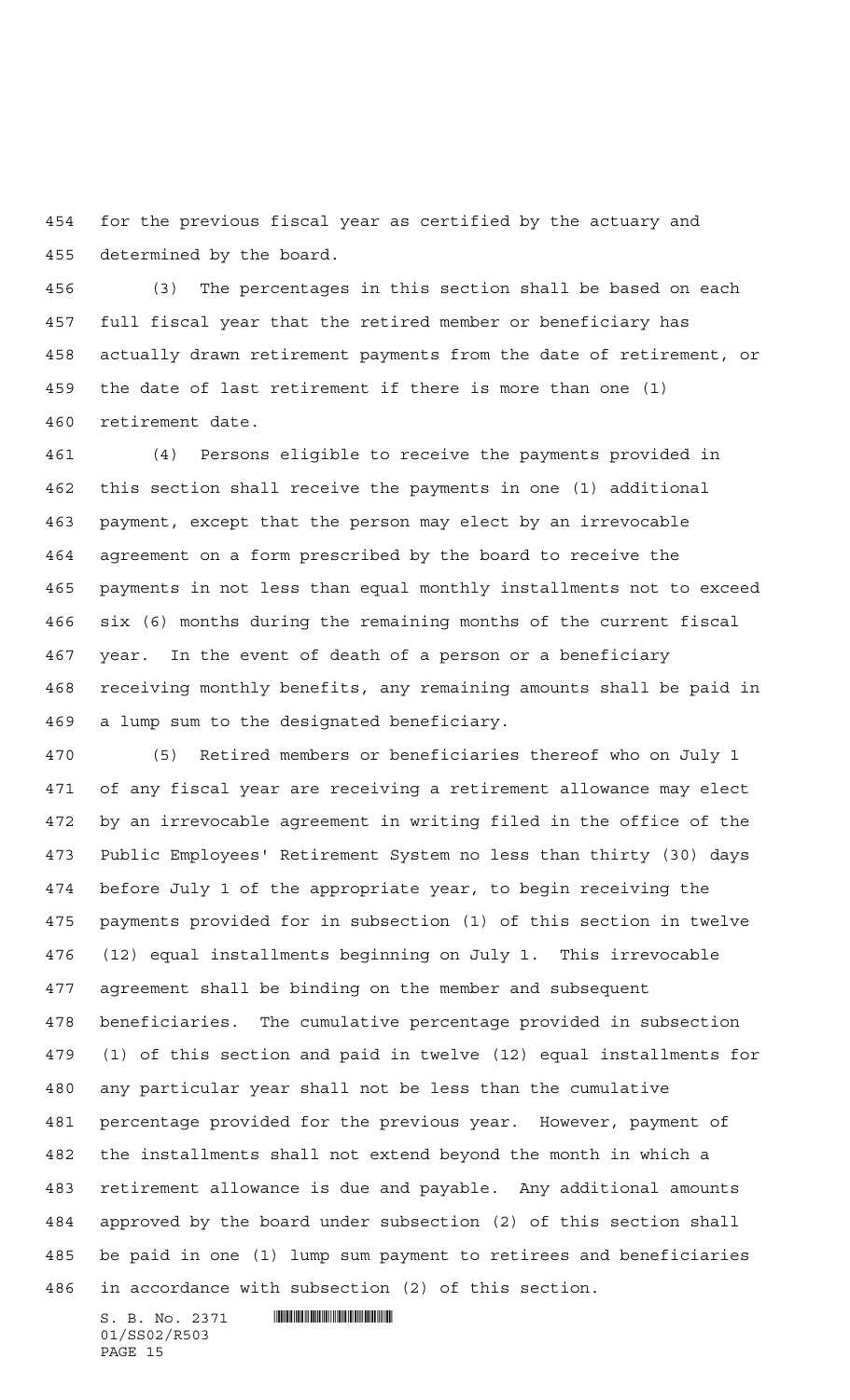SECTION 11. (1) Upon the death of any member who has retired for service or disability and who has not elected any other option under Section 12 of this act, the member's spouse shall receive one-half (1/2) the benefit that the member was receiving and each child not having attained the age of nineteen (19) years shall receive one-fourth (1/4) of the member's benefit, but not more than one-half (1/2) of the benefits shall be paid for the support and maintenance of two (2) or more children. Upon each child's attaining the age of nineteen (19) years, the child shall no longer be eligible for the benefit, and when all of the children have attained the age of nineteen (19) years, only the spouse shall be eligible for one-half (1/2) of the amount of the member's benefit. The spouse shall continue to be eligible for the benefit in the amount of fifty percent (50%) of the member's retirement benefit as long as the spouse may live or until remarriage. Upon remarriage of the spouse at any time, the spouse's eligibility for the fifty percent (50%) benefits shall end, but the spouse will be eligible to continue to receive benefits for their children until the last child attains the age of nineteen (19) years.

 (2) Upon the death of any member who has served the minimum period required for eligibility for retirement, the member's spouse and family shall receive all the benefits payable to the member's beneficiaries as if the member had retired at the time of death. Those benefits shall cease as to the spouse upon remarriage but shall continue to be payable to each child until he reaches the age of nineteen (19) years. The benefits are payable on a monthly basis.

 $S. B. No. 2371$  **... Source and the set of the set of the set of the set of the set of the set of the set of the set of the set of the set of the set of the set of the set of the set of the set of the set of the set of the**  (3) The spouse and/or the dependent children of an active member who is killed in the line of performance of duty or dies as a direct result of an accident occurring in the line of performance of duty shall qualify, on approval of the board, for a retirement allowance on the first of the month following the date

01/SS02/R503 PAGE 16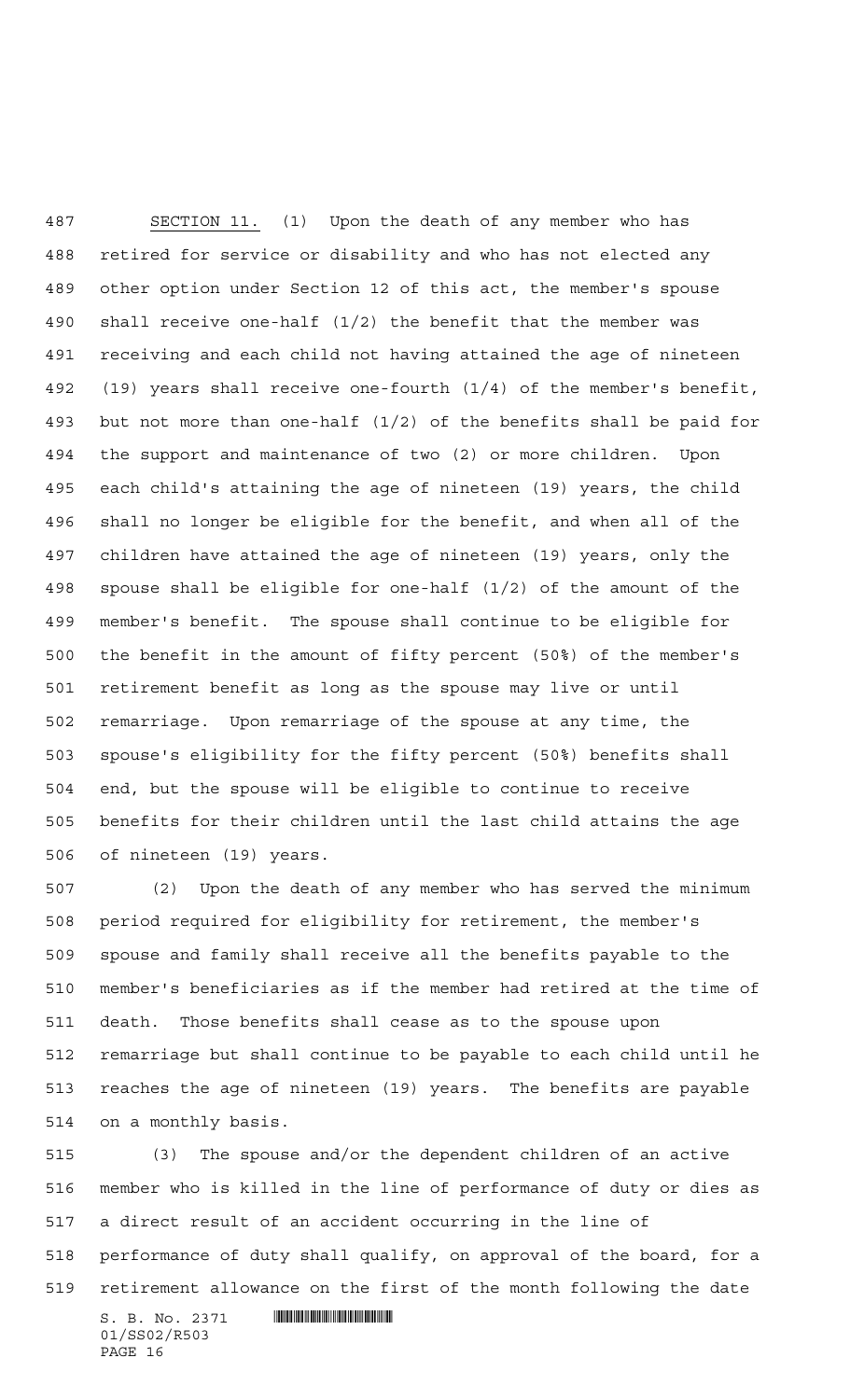of the member's death, but not before receipt of application by the board. The spouse shall receive a retirement allowance equal to one-half (1/2) of the average compensation of the deceased member. In addition to the retirement allowance for the spouse, or if there is no surviving spouse, a retirement allowance shall be paid in the amount of one-fourth (1/4) of the average compensation for the support and maintenance of one (1) child or in the amount of one-half (1/2) of the average compensation for the support and maintenance of two (2) or more children. Those benefits shall cease to be paid for the support and maintenance of each child upon the child attaining the age of nineteen (19) years; however, the spouse shall continue to be eligible for the retirement allowance provided for the spouse. Benefits may be paid to a surviving parent or lawful custodian of the children for the use and benefit of the children without the necessity of appointment as guardian. That retirement allowance shall cease to the spouse upon remarriage but continue to be payable for each dependent child until the age of nineteen (19) years.

 (4) All benefits accruing to any child under the provisions of this act shall be paid to the parent custodian of the children or the legal guardian.

 (5) Children receiving the benefits provided in this section who are permanently or totally disabled shall continue to receive the benefits for as long as the medical board or other designated governmental agency certifies that the disability continues. The age limitation for benefits payable to a child under any provision of this section shall be extended beyond age nineteen (19), but in no event beyond the attainment of age twenty-three (23), as long as the child is a student regularly pursuing a full-time course of resident study or training in an accredited high school, trade school, technical or vocational institute, junior or community college, college, university or comparable recognized educational institution duly licensed by a state. A student child whose

 $S. B. No. 2371$  **Will be a set of the set of the set of the set of the set of the set of the set of the set of the set of the set of the set of the set of the set of the set of the set of the set of the set of the set of th** 01/SS02/R503 PAGE 17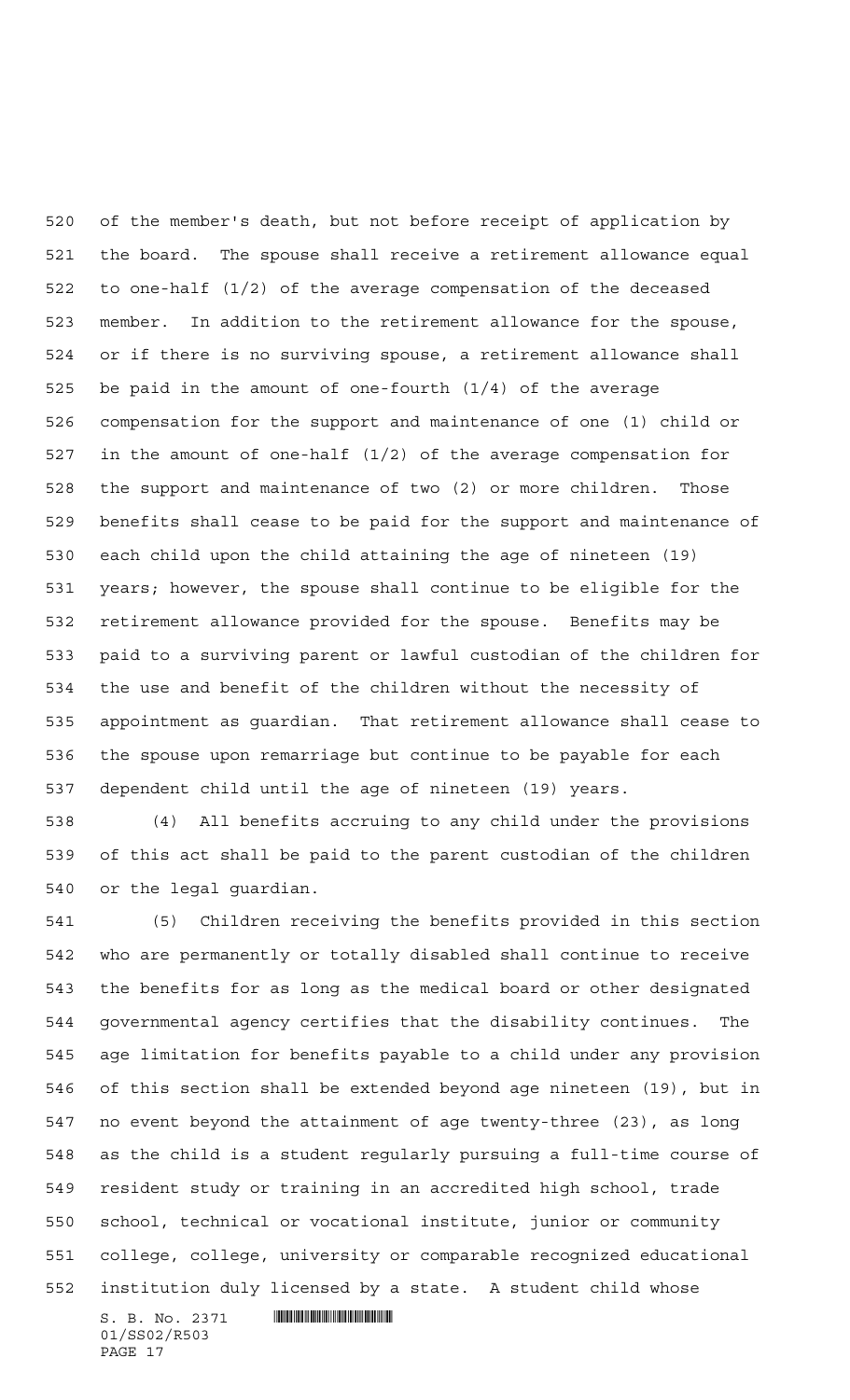birthday falls during the school year (September 1 through June 30) is considered not to reach age twenty-three (23) until July 1 following the actual twenty-third birthday. A full-time course of resident study or training means a day or evening noncorrespondence course that includes school attendance at the rate of at least thirty-six (36) weeks, per academic year or other applicable period with a subject load sufficient, if successfully completed, to attain the educational or training objective within the period generally accepted as minimum for completion, by a full-time day student, of the academic or training program concerned.

 SECTION 12. (1) Upon application for superannuation or disability retirement, any member may elect to receive his benefit pursuant to the provisions of Sections 9 and 11 of this act or may elect to receive his benefit in a retirement allowance payable throughout life with no further payments to anyone at his death, except that if his total retirement payments under this act do not equal his total contributions under this act, his named beneficiary shall receive the difference in cash at his death. As an alternative, he may elect upon retirement, or upon becoming eligible for retirement, to receive the actuarial equivalent of his retirement allowance in a reduced retirement allowance payable throughout life with the provision that:

 **Option 1**. If he dies before he has received in annuity payment the value of the member's annuity as it was at the time of his retirement, the balance shall be paid to his legal representative or to such person as he has nominated by written designation duly acknowledged and filed with the board; or

 **Option 2**. Upon his death, his reduced retirement allowance shall be continued throughout the life of, and paid to, such person as he has nominated by written designation duly acknowledged and filed with the board at the time of his

retirement; or

01/SS02/R503 PAGE 18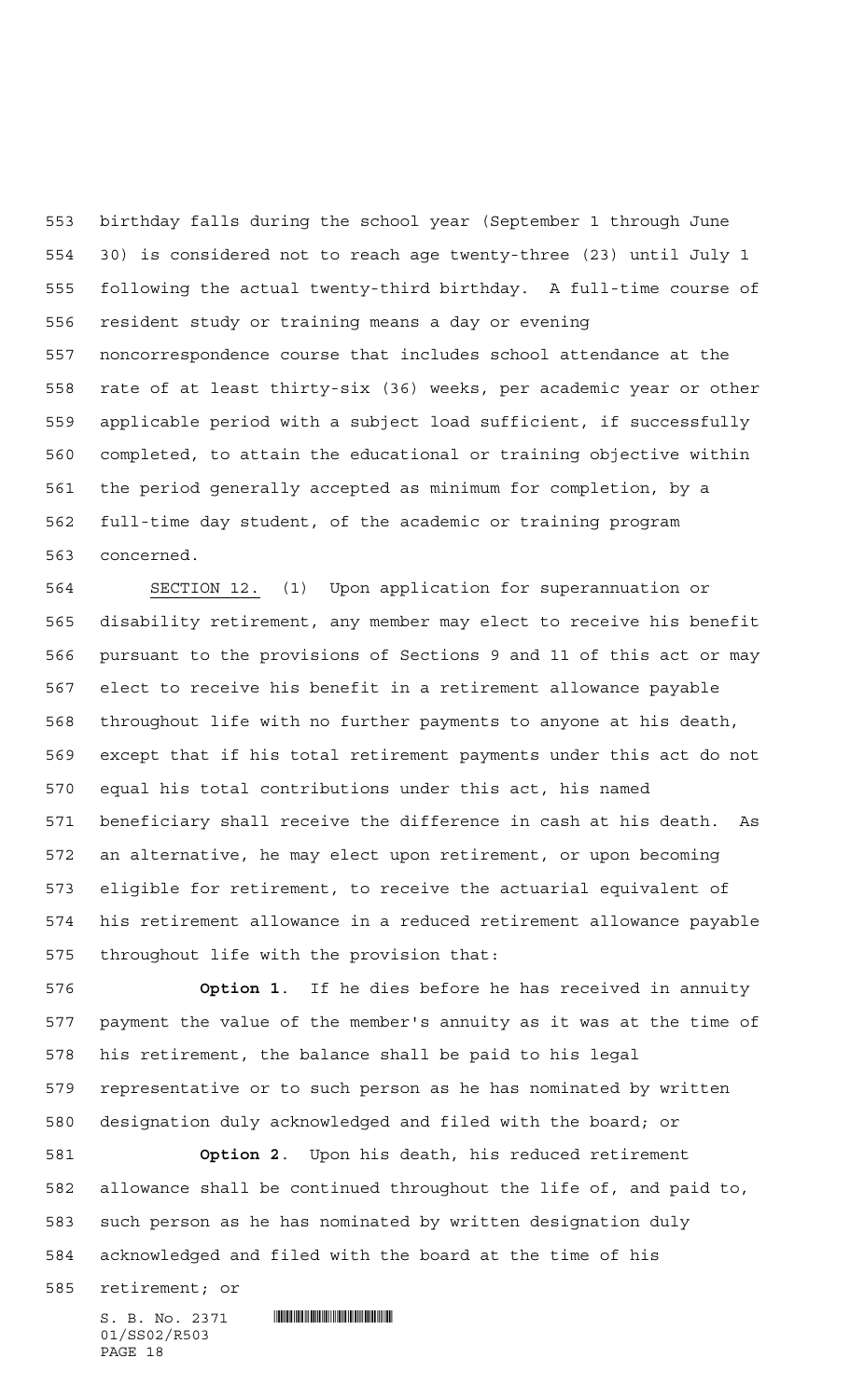**Option 3**. Upon his death, one half (1/2) of his reduced retirement allowance shall be continued throughout the life of, and paid to, such person as he has nominated by written designation duly acknowledged and filed with the board at the time of his retirement, and the other one half (1/2) of his reduced retirement allowance to some other designated beneficiary; or

 **Option 4-A**. Upon his death, one half (1/2) of his reduced retirement allowance, or such other specified amount, shall be continued throughout the life of, and paid to, such person as he has nominated by written designation duly acknowledged and filed with the board at the time of his retirement; or

 **Option 4-B**. A reduced retirement allowance shall be continued throughout the life of the retirant, but with the further guarantee of payments to the named beneficiary, beneficiaries or to the estate for a specified number of years certain. If the retired member or the last designated beneficiary receiving annuity payments dies before receiving all guaranteed payments due, the actuarial equivalent of the remaining payments will be paid to the estate of the retired member as intestate property.

 **Option 4-C**. The retirement allowance otherwise payable may be converted into a retirement allowance of equivalent actuarial value in such an amount that, with the member's benefit under Title II of the federal Social Security Act, the member will receive, so far as possible, approximately the same amount annually before and after the earliest age at which the member becomes eligible to receive a social security benefit.

 (2) Any member in service who has qualified for retirement benefits may select any optional method of settlement of retirement benefits by notifying the executive director of the system in writing, on a form prescribed by the board, of the option he has selected and by naming the beneficiary of the option

 $S. B. No. 2371$  **Will be a set of the set of the set of the set of the set of the set of the set of the set of the set of the set of the set of the set of the set of the set of the set of the set of the set of the set of th** 01/SS02/R503 PAGE 19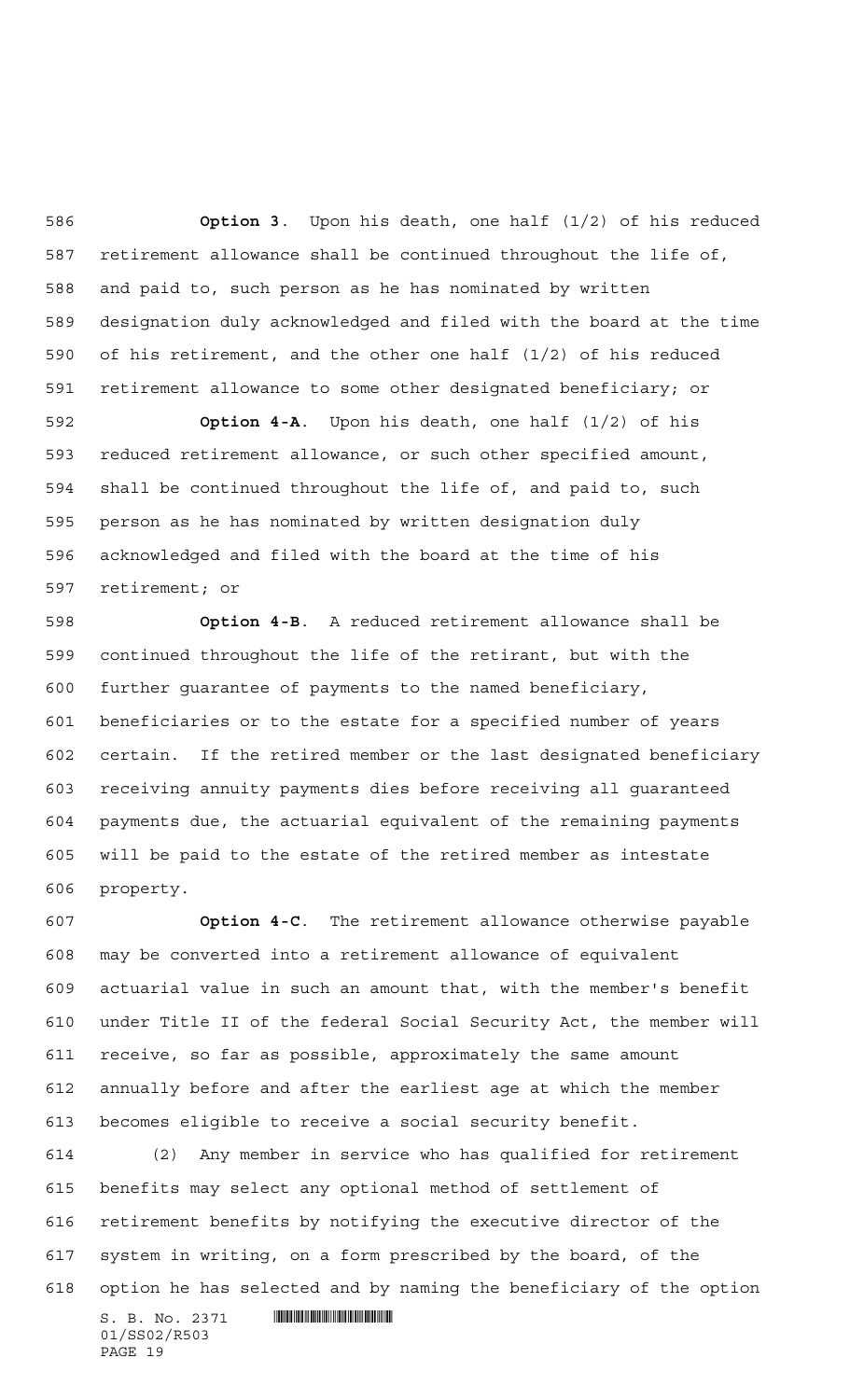and furnishing necessary proof of age. The option, once selected, may be changed at any time before actual retirement or death, but upon the death or retirement of the member, the optional settlement shall be placed in effect upon proper notification to the executive director.

 (3) No change in the option selected shall be permitted after the member's death or after the member has received his first retirement check, except as provided in subsections (4) and (5) of this section and in Section 16 of this act.

 (4) Any retired member who is receiving a reduced retirement allowance under Option 2 or Option 4-A whose designated beneficiary predeceases him, or whose marriage to a spouse who is his designated beneficiary is terminated by divorce or other dissolution, may elect to cancel his reduced retirement allowance and receive the maximum retirement allowance for life in an amount equal to the amount that would have been payable if the member had not elected Option 2 or Option 4-A. The election must be made in writing to the office of the executive director of the system on a form prescribed by the board. Any such election shall be effective the first of the month following the date the election is received by the system.

 (5) Any retired member who is receiving the maximum retirement allowance for life, or a retirement allowance under Option 1, and who marries after his retirement may elect to cancel his maximum retirement allowance or Option 1 retirement allowance and receive a reduced retirement allowance under Option 2 or Option 4-A to provide continuing lifetime benefits to his spouse. The election must be made in writing to the office of the executive director of the system on a form prescribed by the board not earlier than the date of the marriage. Any such election shall be effective the first of the month following the date the election is received by the system. The amount of the reduced retirement allowance shall be the actuarial equivalent, taking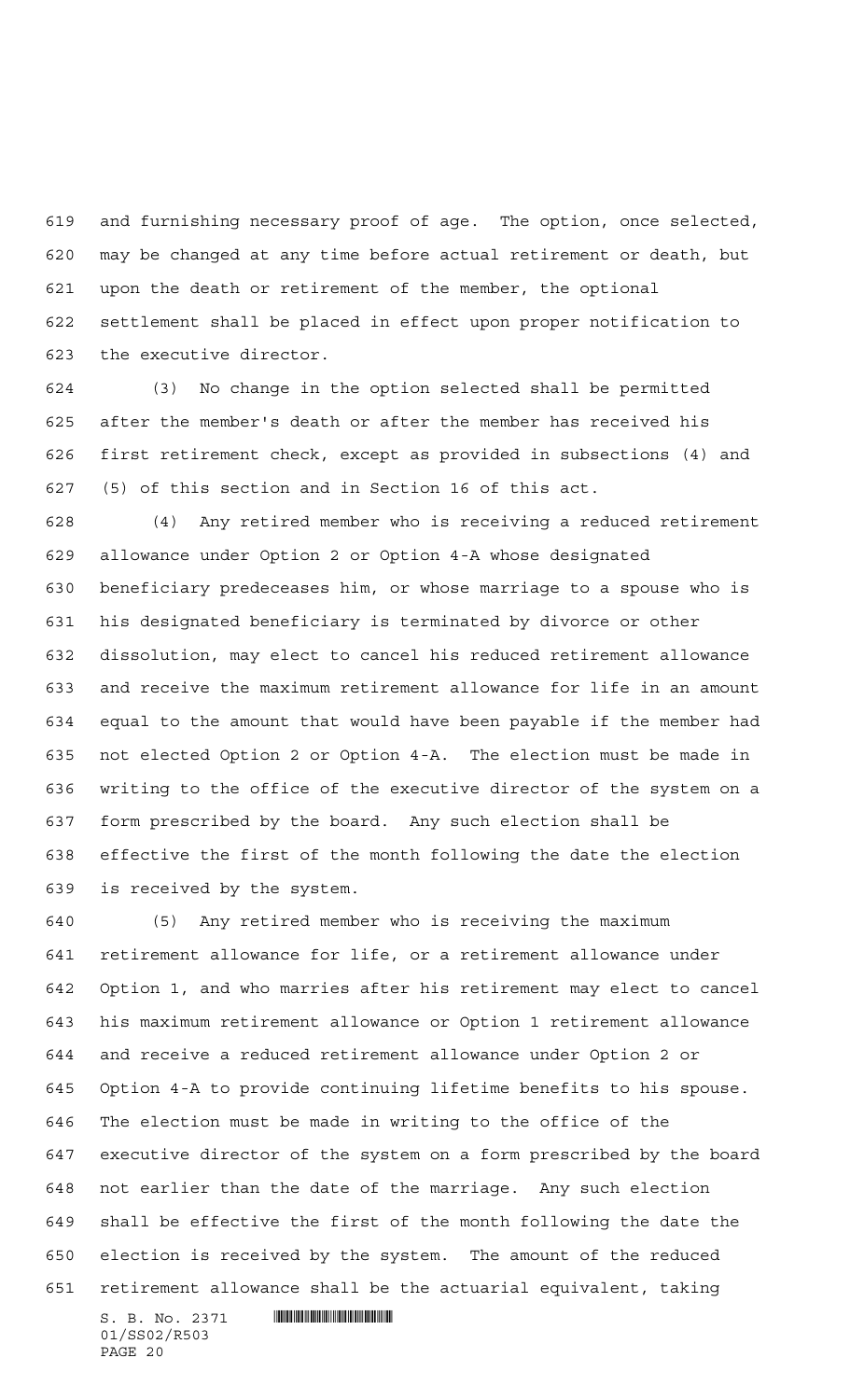into account that the member received the maximum retirement allowance or Option 1 retirement allowance for a period of time before electing to receive a reduced retirement allowance.

 (6) If the election of an optional benefit is made after the member has attained the age of sixty-five (65) years, the actuarial equivalent factor shall be used to compute the reduced retirement allowance as if the election had been made on his sixty-fifth birthday. However, if a retiree marries or remarries after retirement, and elects either Option 2 or Option 4-A as provided in subsection (5) of this section, the actuarial equivalent factor used to compute the reduced retirement allowance shall be the factor for the age of the retiree and his or her beneficiary at the time that the election for recalculation of benefits is made.

 (7) If a retirant and his eligible beneficiary, if any, both die before they have received in annuity payments a total amount equal to the accumulated contributions standing to the retirant's credit in the annuity savings account at the time of his retirement, the difference between the accumulated contributions and the total amount of annuities received by them shall be paid to such persons as the retirant has nominated by written designation duly executed and filed in the office of the executive director. If no designated person survives the retirant and his beneficiary, the difference, if any, shall be paid to the estate of the survivor of the retirant and his beneficiary.

 SECTION 13. (1) Except as otherwise provided in this subsection for municipalities, all persons who are covered under the terms of this act on July 1, 2001, and who become members of the retirement system established by this act shall cease to be members of the Public Employees' Retirement System under the provisions of Section 25-11-101 et seq. upon July 1, 2001, and shall become members of this retirement system with full credit for all prior service performed before July 1, 2001, for which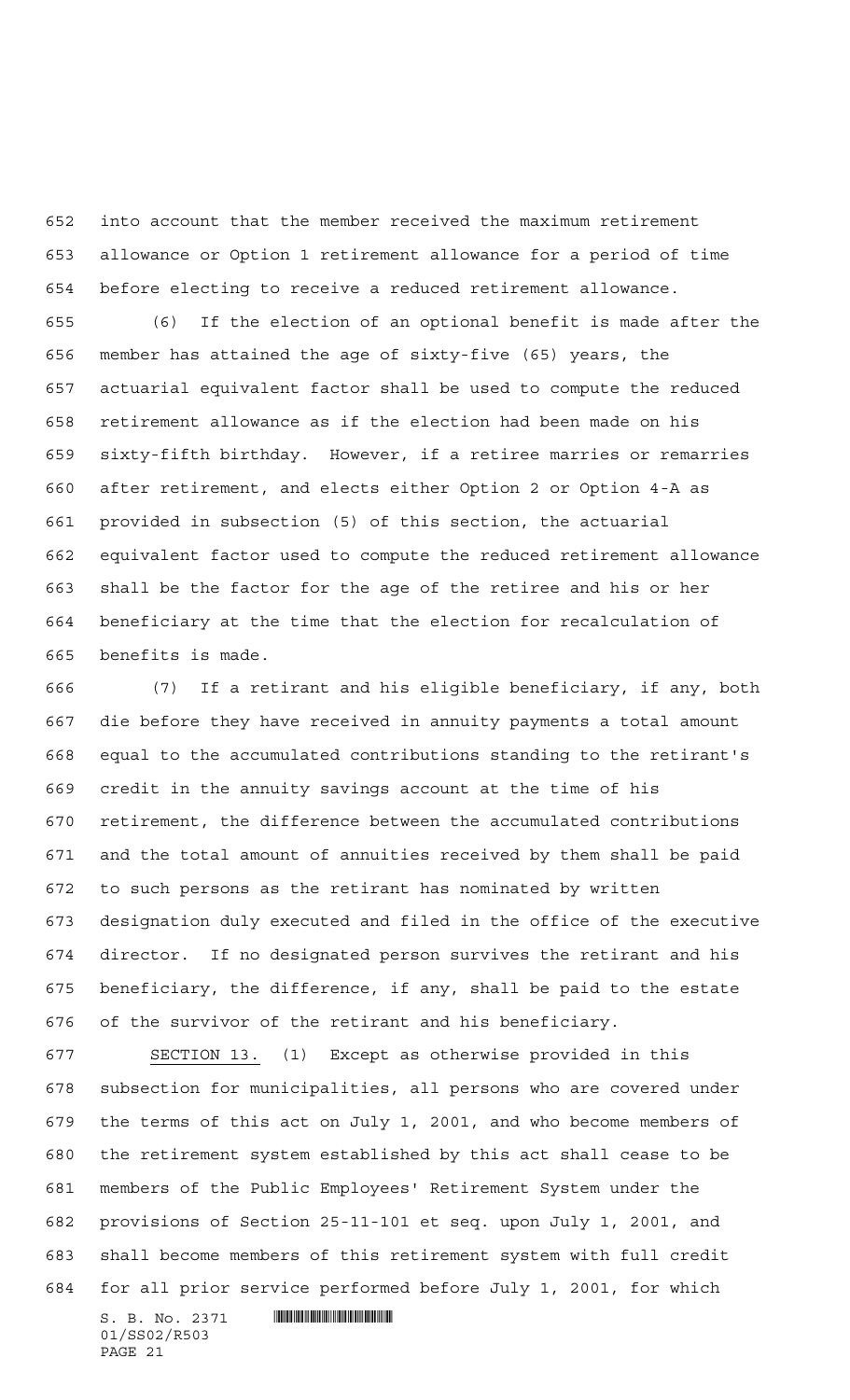contributions were made to the Public Employees' Retirement System. All police officers and narcotics agents of municipalities that have elected to include those persons in the membership of the retirement system established by this act who become members of this retirement system shall cease to be members of the Public Employees' Retirement System under the provisions of Section 25-11-101 et seq. upon the date that they become members of this retirement system, and shall become members of this retirement system with full credit for all prior service performed before the date that they become members of this retirement system for which contributions were made to the Public Employees' Retirement System.

 (2) In any case in which a law enforcement officer has been a member of the Public Employees' Retirement System under Section 25-11-101 et seq. and has made contributions thereto, all employee's contributions, plus interest credited thereto, inuring to the credit of that person shall be transferred by the Public Employees' Retirement System to the credit of the person in the retirement system established by this act, and shall be considered an asset to the credit of that person in this retirement system.

 SECTION 14. If a member of the retirement system ceases to work as a law enforcement officer for any reason other than occupational disease contracted or for any accident sustained by the member by reason of his service or discharge of his duties as a law enforcement officer, and if the member is not eligible for retirement either for service or disability, he shall be refunded the amount of his total contributions under the provisions of this act, including any credit transferred to his account in this system from any other system, at his request, and if he dies before retirement, those funds shall be refunded to any beneficiary that he has named.

 If any member who receives a refund reenters service as a law enforcement officer and again becomes a member of the system and

 $S. B. No. 2371$  . The set of  $S. B. N_O.$ 01/SS02/R503 PAGE 22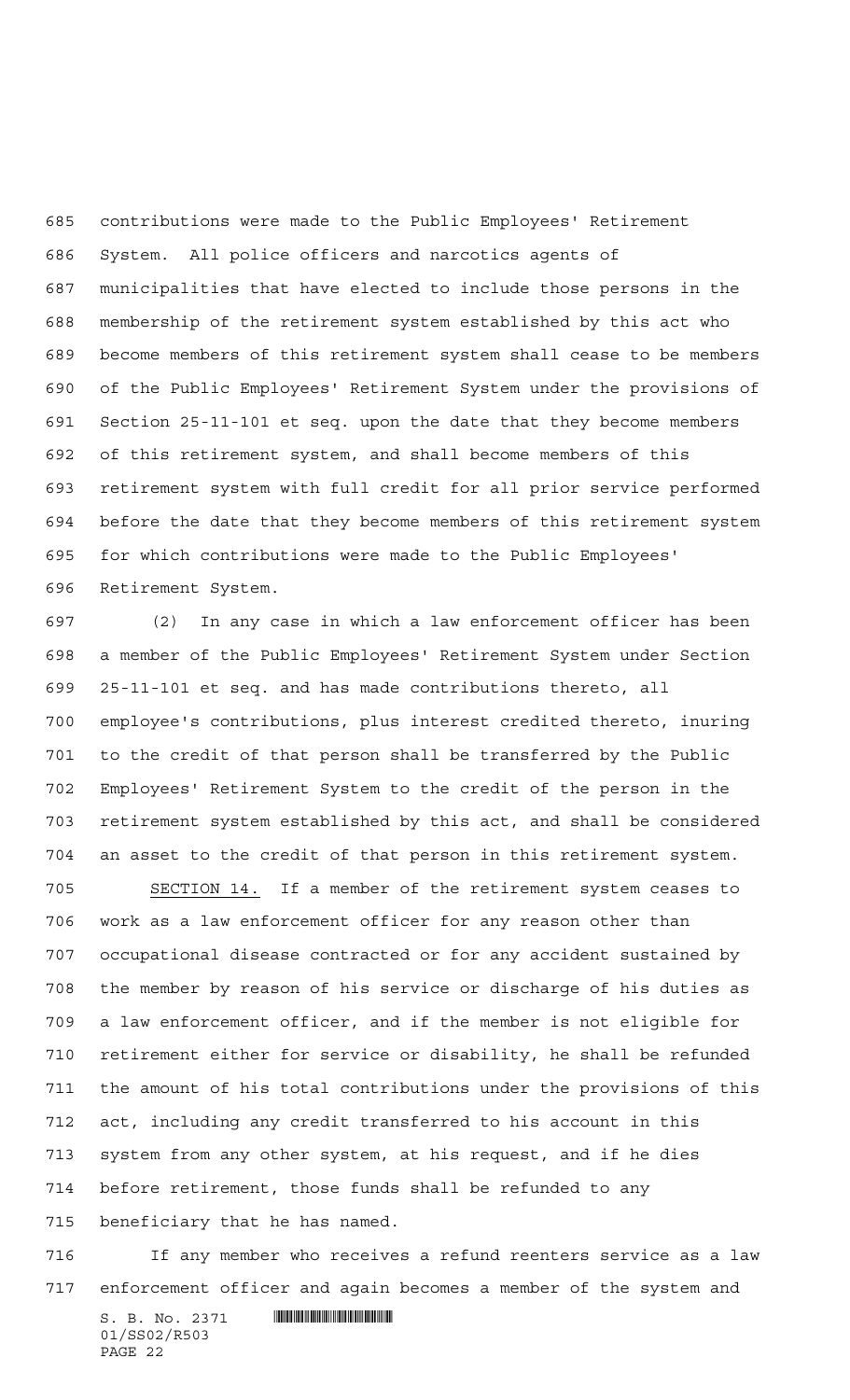remains a contributor for four (4) years, he may repay all amounts previously received by him as a refund, together with regular interest covering the period from the date of refund to the date of repayment. Upon that repayment, the member again shall receive credit for the entire period of creditable service that he forfeited upon the receipt of the refund.

 SECTION 15. Regular interest shall be credited annually to the mean amount of the employee reserve account for the preceding year. This credit shall be made annually from interest and other earnings on the invested assets of the system. Any additional amount required to meet the regular interest on the funds of the system shall be charged to the employer's accumulation account, and any excess of earnings over the regular interest required shall be credited to the employer's accumulation account. Regular interest shall mean such percentage rate of interest compounded annually as determined by the board on the basis of the interest earnings of the system for the preceding year. Once that interest is credited it shall be added to the sum of all amounts deducted from the compensation of a member and shall be included in determining his total contributions.

 SECTION 16. Any member who has been retired under the provisions of this act and who is later reemployed in service covered by this act shall cease to receive benefits under this act and shall become a contributing member of the retirement system again. Upon retiring again, if the member's reemployment exceeds six (6) months, he shall have his benefit recomputed, including service after becoming a member again. However, the total retirement allowance paid to the retired member in his previous retirement shall be deducted from his retirement reserve and taken into consideration in recalculating the retirement allowance under a new option selected.

 SECTION 17. The right of a person to an annuity, a retirement allowance or benefit, or to the return of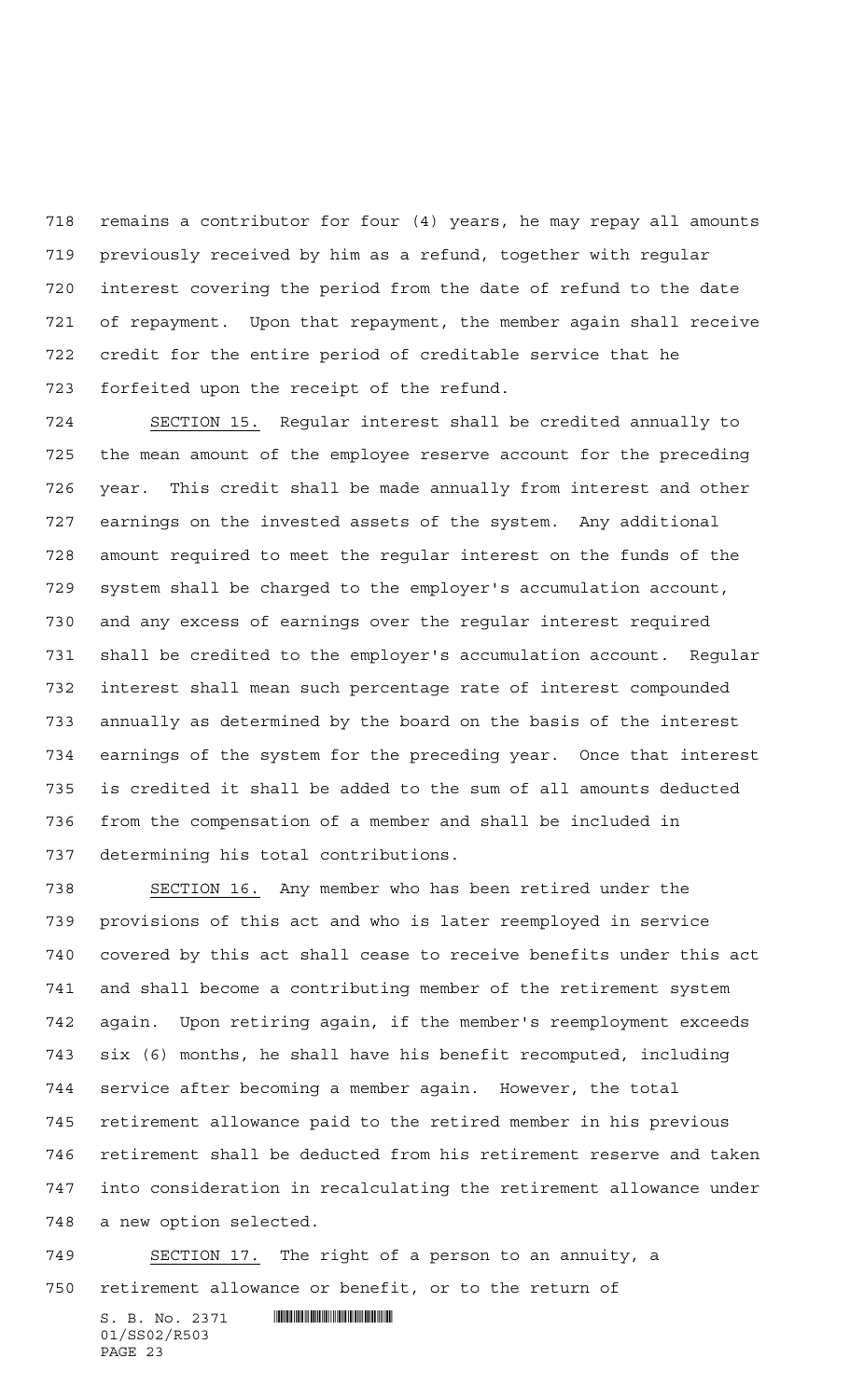contributions, or to any optional benefits or any other right accrued or accruing to any person under the provisions of this act, the system and the monies in the system created by this act, are exempt from any state, county or municipal ad valorem taxes, income taxes, premium taxes, privilege taxes, property taxes, sales and use taxes or other taxes not so named, notwithstanding any other provision of law to the contrary, and exempt from levy and sale, garnishment, attachment, or any other process whatsoever, and shall be unassignable except as specifically provided otherwise in this act.

 SECTION 18. (1) The maintenance of actuarial reserves for the various allowances and benefits under this act, and the payment of all annuities, retirement allowances, refunds and other benefits granted under this act are made obligations of the system. All income, interest and dividends derived from deposits and investments authorized by this act shall be used for the payment of the obligations of the system.

 (2) If the system is terminated, all members of the system as of the date of termination of the system shall be deemed to have a vested right to benefits to the extent and in the same manner that rights would be vested under the laws existing as of the date of termination of the system. However, any member who has not fulfilled the requirements for length of service because of a termination of the system shall be entitled to compensation as of the date that the member would otherwise be eligible. That compensation shall be computed on the basis of the time he was actually a member of the system and the compensation he actually earned during the time he was a member, in the manner provided by this act.

 If there is a deficit in the availability of funds for payment due under the provisions of the system, an appropriation shall be made that is sufficient for the payment thereof, as an obligation of the State of Mississippi.

 $S. B. No. 2371$  **... Souther and the set of the set of the set of the set of the set of the set of the set of the set of the set of the set of the set of the set of the set of the set of the set of the set of the set of the** 01/SS02/R503 PAGE 24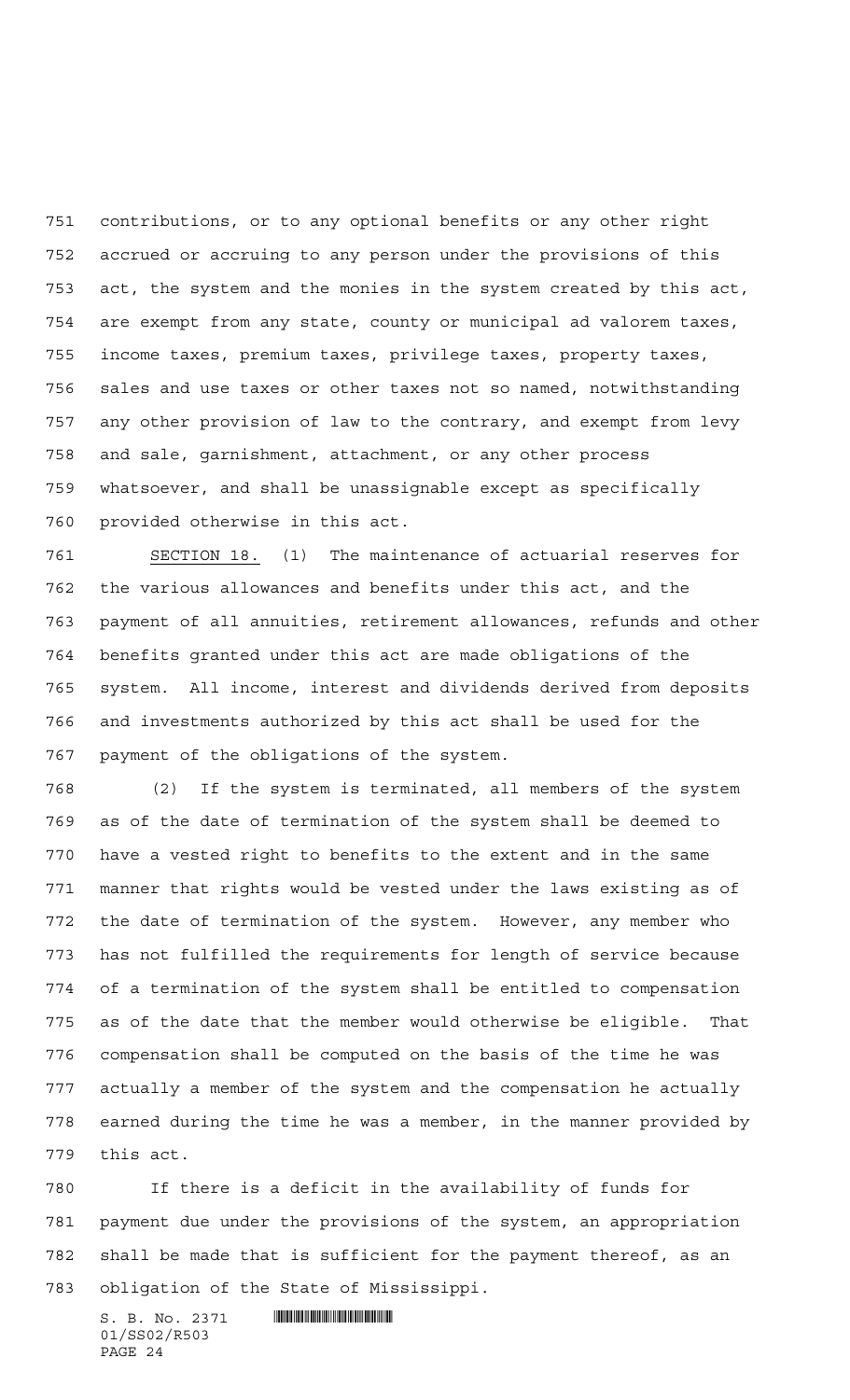(3) Notwithstanding any provisions of this section or this act to the contrary, the maximum annual retirement allowance attributable to the employer contributions payable by the system to a member shall be subject to the limitations set forth in Section 415 of the Internal Revenue Code and any regulations issued thereunder as applicable to governmental plans as that term is defined under Section 414(d) of the Internal Revenue Code. If a member is a participant in any qualified defined contribution plan required to be taken into account for purposes of applying the combined plan limitations contained in Section 415(e) of the Internal Revenue Code, then for any year the sum of the defined benefit plan fraction and the defined contribution plan fraction, as those terms are defined in Section 415(e), shall not exceed one (1.0). If for any year the foregoing combined plan limitation would be exceeded, the benefit provided under this plan shall be reduced to the extent necessary to meet that limitation.

 (4) Notwithstanding any other provision of this plan, all distributions from this plan shall conform to the regulations issued under Section 401(a)(9) of the Internal Revenue Code, applicable to governmental plans, as defined in Section 414(d) of the Internal Revenue Code, including the incidental death benefit provisions of Section 401(a)(9)(G) of the Internal Revenue Code. Further, those regulations shall override any plan provision that is inconsistent with Section 401(a)(9) of the Internal Revenue Code.

 $S. B. No. 2371$  **Will be a set of the set of the set of the set of the set of the set of the set of the set of the set of the set of the set of the set of the set of the set of the set of the set of the set of the set of th**  (5) The actuarial assumptions used to convert a retirement allowance from the normal form of payment to an optional form of payment shall be an appendix to this act and subject to approval by the board of trustees based upon certification by the actuary. (6) Notwithstanding any other provision of this plan, the maximum compensation that can be considered for all plan purposes is One Hundred Fifty Thousand Dollars (\$150,000.00) per year, adjusted annually to reflect changes in the cost of living to

01/SS02/R503 PAGE 25